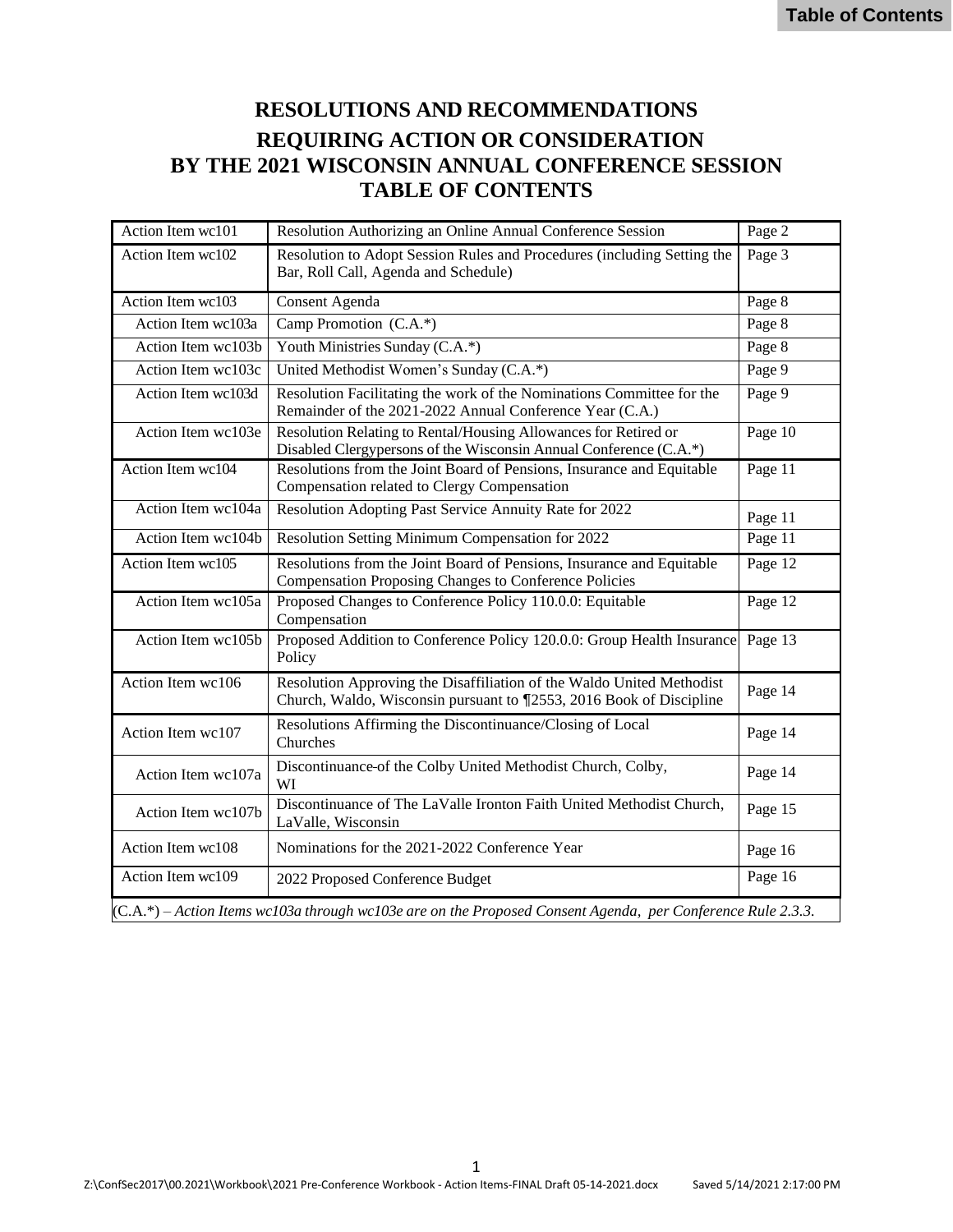# **RESOLUTIONSANDRECOMMENDATIONS REQUIRING ACTION OR CONSIDERATION BY THE 2021 ANNUAL CONFERENCE SESSION**

## <span id="page-1-0"></span>**Action Item wc101: Resolution Authorizing the use of an Online Meeting Platform for the 2021 Session of the Wisconsin Annual Conference of The United Methodist Church Submitted by: Kevin Rice Myers, Conference Secretary, and the Members of the Cabinet Conference Action:**

**Whereas**, in response to the ongoing COVID-19 Pandemic, Bishop Jung announced in a message to all members of The Wisconsin Annual Conference that it would not be prudent, or even possible, to hold an in-person Annual Conference Session in 2021, and that the safest, most conscientious course for our life together is to do our conference work electronically, online, and that until we are confident that face-to-face large gatherings will not threaten or compromise the health of our members, we will engage in electronic/virtual alternatives and

**Whereas** there is essential business that that must be attended to and decisions that must be made by the 2021 Wisconsin Annual Conference Session in order to facilitate the ongoing work of the Annual Conference until the 2022 Annual Conference Session, and

**Whereas** the elected leaders and staff of the Wisconsin Annual Conference have worked diligently to make arrangements for an "Online Annual Conference Session" which provides a foundation for "worshipful work" and authentic "Christian Conference," that makes possible discussion, debate, and an orderly decision-making process, and

**Whereas** the provisions of ¶¶603.2 and 603.3 of the *2016 Book of Discipline of The United Methodist Church* regarding the time and place of the Annual Conference Session have been followed, and

**Whereas** all lay and clergy members of The Wisconsin Annual Conference have been sent timely notification of the intent to hold the 2021 Wisconsin Annual Conference Session using an "online platform" on Friday, June 18, 2021 and Saturday, June 19, 2021,

**Therefore Be It Resolved** that the 2021 Session of The Wisconsin Annual Conference authorizes the holding of this Online Annual Conference Session on Friday and Saturday, June 18 and 19, 2021 for conducting essential business necessary to facilitate the ongoing work of The Wisconsin Annual Conference until the 2022 Annual Conference Session, and

**Be it Further Resolved** that the 2021 Session of The Wisconsin Annual Conference authorizes the use of the ZOOM Webinar platform, facilitated by the services of GNTV Media Ministry, for conducting the essential business of the 2021 Annual Conference Session.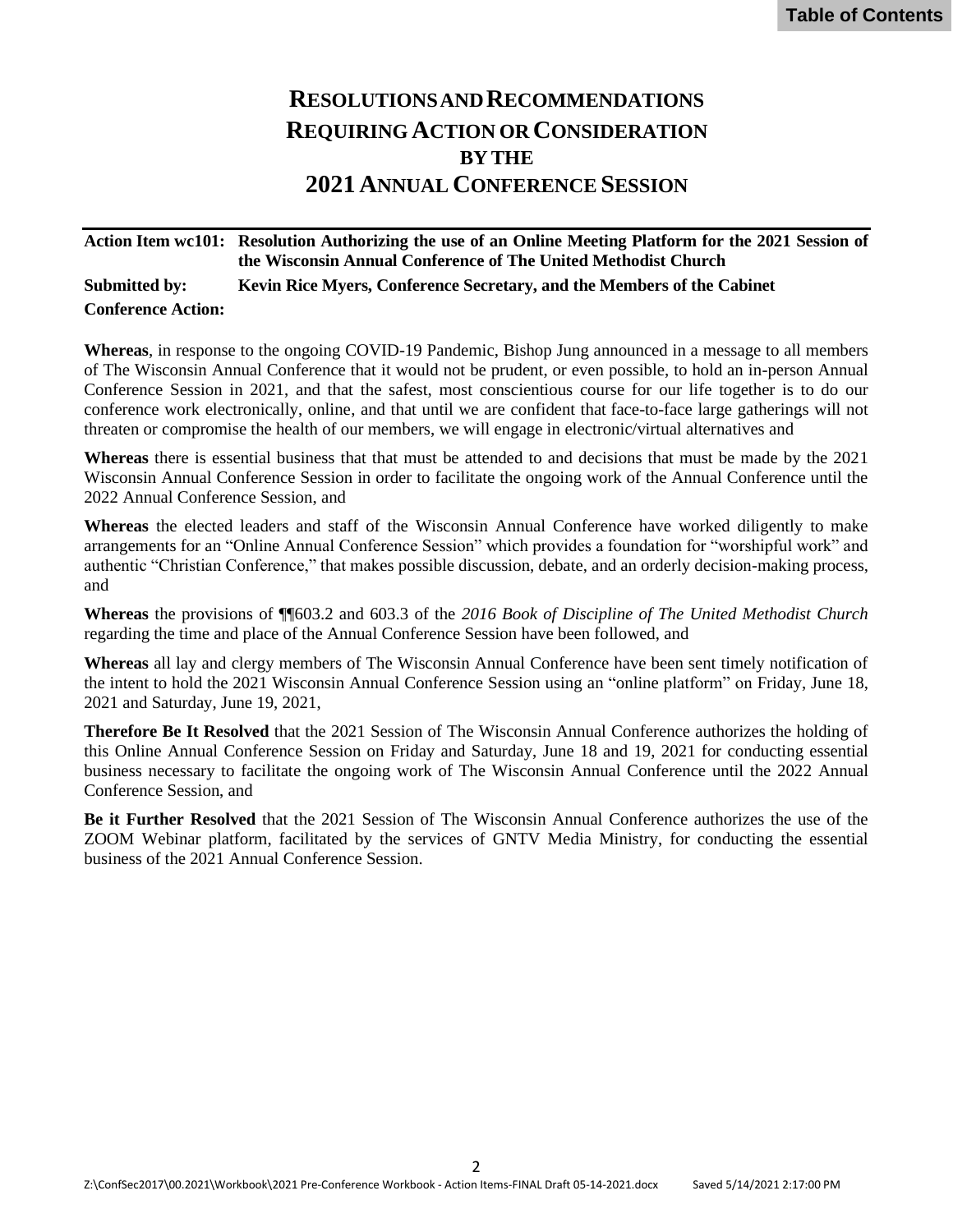#### <span id="page-2-0"></span>**Action Item wc102: Proposed Session Rules and Procedures for the 2021 Online Wisconsin Annual Conference Session** (2/3 Majority Vote Required)

## **Submitted by: Kevin Rice Myers, Conference Secretary**

## **INTRODUCTION**

The 2021 Annual Session of the Wisconsin Conference of The United Methodist Church is scheduled pursuant to notice and call for Friday, June 18, 2021 and Saturday, June 19, 2021. The Clergy Session is scheduled for Monday, June 14, 2021 and the Laity Session is scheduled for Tuesday, June 15, 2021.

Due to the ongoing COVID-19 pandemic, the 2021 Annual Conference Session will be conducted using a digital platform. The 2021 Wisconsin Annual Conference session will consider those matters deemed essential for conducting conference business until the 2022 Annual Conference.

Any gathering as large as an Annual Conference Session needs a set of guidelines in order to facilitate the work that the group must do together. Conducting an Annual Conference Session on a digital platform has inherent characteristics that make our work even more challenging. Many of those challenges affect the amount of time required to consider and complete the essential work that the Conference must do. These realities require different rules and procedures for conducting the essential business of the conference than those normally used when the Annual Conference gathers in-person. These "Session Rules and Procedures" are offered to the Annual Conference in order to guide and facilitate the 2021 Online Session of the Wisconsin Annual Conference. They are designed to provide the opportunity for faithful and open discussion and decision-making on those matters which must be considered by the Annual Conference this year, while at the same time using the digital platform efficiently to conduct the essential business of the Annual Conference within the time available.

The following Session Rules and Procedures for the 2021 Wisconsin Annual Conference Session are therefore respectfully presented to the members of the Annual Conference for adoption.

### **RESOLUTION:**

**Whereas** the Wisconsin Annual Conference has approved a resolution authorizing the use of an Online Meeting Platform for the 2021 Session of the Wisconsin Annual Conference of The United Methodist Church,

**Therefore be it resolved** that the 2021 Session of the Wisconsin Annual Conference of The United Methodist Church, meeting online using the ZOOM Webinar Platform on Thursday and Friday, June 18-19, 2021, adopts the following "Session Rules and Procedures" as the basis for conducting the 2021 Annual Conference Session.

#### **A. General Rules.**

- 1. These Session Rules and Procedures will guide both the preparation for and the activity during the plenary sessions of the 2021 Annual Conference. An edition of these Session Rules and Procedures that includes material specific to the Clergy Session will be included in the Report of the Board of Ordained Ministry and presented for adoption at the beginning of the Clergy Session.
- 2. These Session Rules and Procedures apply to the 2021 Annual Conference session notwithstanding any prior conference standing rule or policy. If there is a conflict between conference standing rules and policies and these Session Rules and Procedures, the Session Rules and Procedures will take precedence.
- 3. *Conference Rule 3.3.3 - Implications Committee* is suspended for the duration of the 2021 Annual Conference Session. The time limitations of using a virtual platform in a two-day session do not allow an Implications Committee to do effective work. Questions related to the implications of any motion to amend the Proposed 2022 Wisconsin Conference Budget will be referred to the Chairperson of the Conference Council on Finance and Administration and/or the Conference Treasurer for response.
- 4. References to the *Discipline* in these Session Rules and Procedures are to the current *Book of Discipline of The United Methodist Church ("Discipline")* unless it is otherwise clear from the context that the subject matter refers to an earlier version.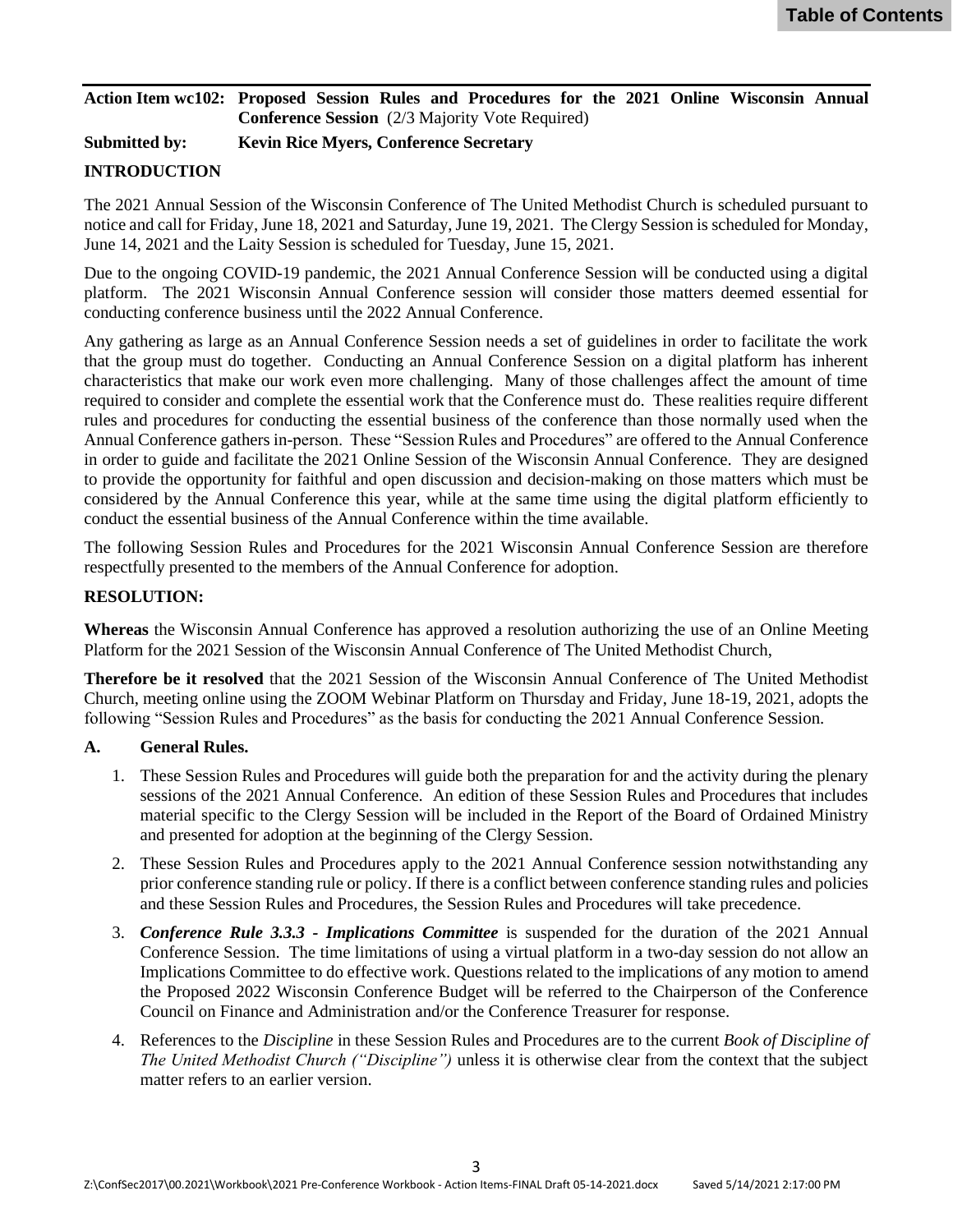The latest edition of *Robert's Rules of Order Newly Revised* shall be the guiding resource in all cases where the *Discipline,* these rules, or other conference rules do not apply. In case of a conflict between these *Session Rules* and *Robert's Rules of Order Newly Revised*, these *Session Rules* shall take precedence.

- 5. The coordinator for the digital conference is GNTV Media Ministry ("GNTV"), working in cooperation with Conference support persons. Together they have developed and published instructions for registration, debate, voting and other processes.
	- a. The digital platform for the Annual Conference session is Zoom Webinar.
	- b. Zoom Webinar uses key terminology: "Panelist" is an individual who is leading, presenting, assisting leadership, or a promoted attendee allowed to speak and be heard by everyone attending the conference. "Attendee" is an individual who is able to see and hear what is happening, but who must be given access to speak and be heard by the presiding officer.
- 6. The most recent version of these instructions published prior to the opening plenary session are deemed incorporated into these *Session Rules and Procedures*, and will be used to govern decisions made during the Annual Conference session.
- 7. These *Session Rules and Procedures* will be presented for adoption by a two-thirds (2/3) majority vote in the opening plenary session.
- 8. These *Session Rules and Procedures* may be amended from the floor of the Annual Conference session prior to their adoption at the beginning of the opening plenary session. Any proposed amendment to these Session Rules and Procedures will require a two-thirds vote of the voting body.
- 9. Once adopted, these *Session Rules and Procedures* may not be suspended or amended during the remainder of the 2021 Annual Conference Session.
- 10. The presiding officer for all sessions of the Annual Conference is the resident bishop or his designee.

#### **B. Membership and Setting the Bar**

- 1. The bar will be set through the registration process.
- 2. Members authorized to vote will be screened when they register and issued a voter-unique identifier code for use in voting.
- 3. Only persons using their voter-unique identifier code will be permitted to vote.
- 4. The voter-unique identifier code issued to each person secures the ballots so that only registered and authorized attendees can vote.
- 5. The voter-unique identifier code will screen according to lay and clergy categories, as otherwise provided in the *Discipline*.
- 6. The voter-unique identifier code relies on the technology of the digital platform process and will not be independently monitored by human eyes unless a proper challenge is made to the qualifications of a given voter and this challenge is recognized by the presiding officer.
- 7. All lay and clergy members of the Wisconsin Annual Conference have the privilege of the floor and may address any issue before the body when recognized by the Bishop to speak.
- 8. Membership and formulas for lay/clergy equalization shall be those in effect for the 2017 session of the Wisconsin Annual Conference.
- 9. Roll call will be taken by recording the names and email addresses of persons who have been issued a voterunique identifier code and matching those names with the persons who log on to the Annual Conference session.
- 10. Any active clergy who must be absent from the Annual Conference Sessions shall Email a request for an excused absence, along with the reasons for their absence, to the Conference Secretary at [ConfSec@wisconsinumc.org](mailto:ConfSec@wisconsinumc.org) and to the clergyperson's District Superintendent prior to the opening of the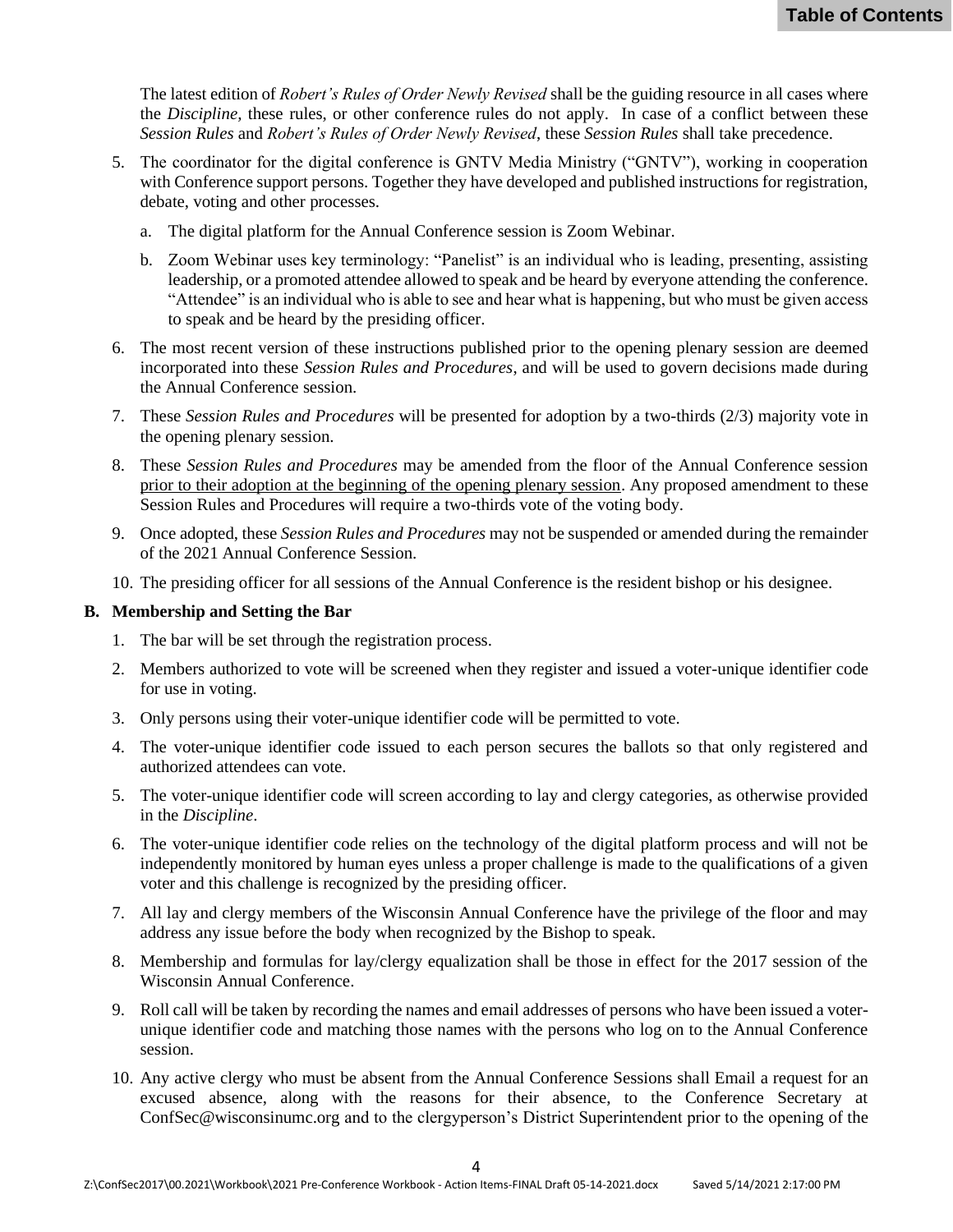Annual Conference Session. Unexcused absences will be handled following the procedures of ¶602.8 of the *2016 Book of Discipline*.

11. Voting privileges belong to all those authorized to vote by the *2016 Discipline* and by Wisconsin Conference Rules 2.1.0 and 2.2.0.

#### **C. Voting and Quorum.**

- 1. Voting is authorized by the following methods as called for by the presiding officer:
	- a. Voting for specific action: This method will be used generally for votes requiring a majority or supermajority vote. Examples of majority vote actions include approval of the conference budget and routine Annual Conference Action Items. Examples of super-majority votes are certain clergy classifications and certain parliamentary votes. Items that require a super-majority vote will be clearly identified in the Pre-Conference Workbook or the Report of the Board of Ordained Ministry.
	- b. Voting by class or slate of candidates: This method may be used for certain clergy classification votes and for other votes where deemed expedient or proper by the presiding officer.
	- c. Voting by ranked-choice: Qualified voters may be asked to vote for a specified number of choices from a group of options on a particular ballot. The voter must vote for exactly the number of choices specified for that particular ballot. The specified number of choices receiving the most votes after one ballot shall be deemed approved.
- 2. A majority vote is more than half of those eligible voters present and voting on a particular ballot. A onethird (1/3) vote is at least one-third of those eligible voters present and voting on a particular ballot. A twothirds (2/3) vote is at least two thirds of those eligible voters present and voting on a particular ballot. A three-fourths (3/4) vote is at least three-fourths of those eligible voters present and voting on a particular ballot.
- 3. For all purposes on any vote otherwise called for during the Annual Conference session, a member is deemed "present and voting" if the member votes using the voter-unique identifier code that has been assigned to that person to cast a ballot.
- 4. For all purposes, a quorum shall be all members present and able to vote.
- 5. The digital voting platform is designed to provide an accurate vote count following the close of a vote. A report will be made on each vote taken in as timely a manner as possible within the limits of the digital platform, technology and human efforts.
- 6. All motions and amendments made during the Annual Conference session must be submitted in writing prior to being recognized on the floor. This shall be done by using the "Get Recognized" feature of the ZOOM Webinar platform discussed below under "Debate". For lengthier motions or amendments (exceeding a short paragraph or 1023 characters), the proponent must use both the "Get Recognized" feature to signal that a motion or amendment is forthcoming, and also send the motion to both of the following email addresses to transmit the body of the motion or amendment: [ac@gntv.info](mailto:ac@gntv.info) and [ConfSec@wisconsinumc.org](mailto:ConfSec@wisconsinumc.org)

#### **D. Debate.**

- 1. The debate process during the Annual Conference session will generally follow the GNTV instructions. These instructions include:
	- a. Individuals wishing to speak may only be recognized by using the "Get Recognized" feature to express why they want to be recognized. These expressions will be placed in a queue for the presiding officer.
	- b. Use the "Get Recognized" feature to indicate why you want to speak. You must indicate on the "Get Recognized" form the exact purpose of your request for recognition: Ask a Question; Motion; Amendment; Second; Call the Question; Point of Order; Moment of Personal Privilege; and so forth.
	- c. If submitting a motion or amendment, you must submit the text in writing as provided above in Rule  $C(6)$ .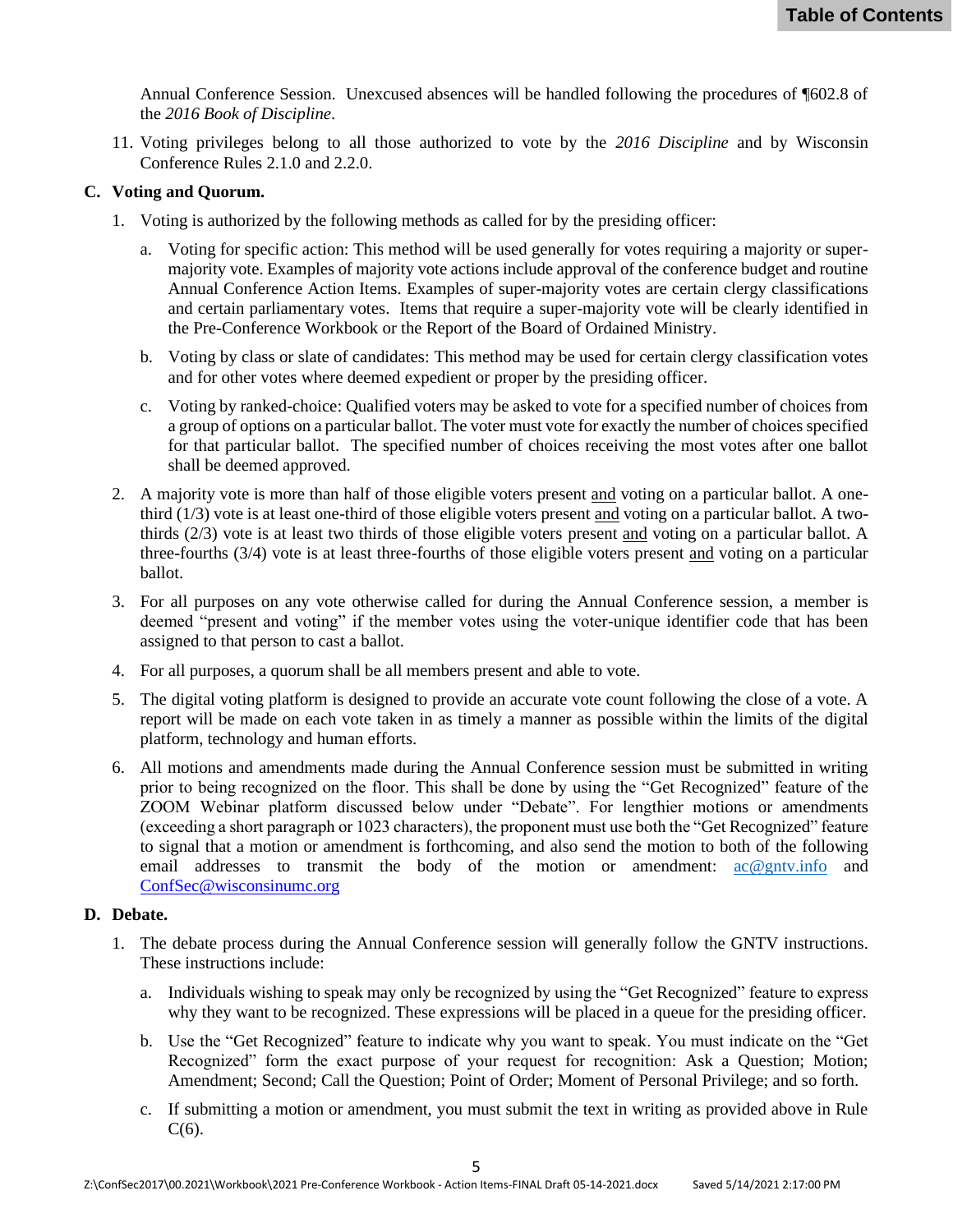- d. Once recognized by the presiding officer, the attendee should use the "Raise Hand" feature of the ZOOM Webinar Platform to be identified in the attendee list. Their microphone will then be enabled by GNTV. The attendee then needs to unmute their microphone and begin speaking.
- e. Please note that the "Chat" feature of the ZOOM Webinar Platform will be disabled during plenary sessions. Attendees cannot use the "Chat" feature to be recognized or take other action during debate or voting.
- 2. The presiding officer at any given session shall have the discretion to recognize who speaks to any matter and in what order. A member is not entitled to speak to a matter until recognized by the presiding officer.
- 3. The presiding officer may declare a recess in the proceedings at any time to address technical difficulties with respect to such proceedings, or for any other purpose deemed appropriate by the presiding officer.
- 4. The presiding officer may order the tabling or postponement of any motion, amendment or other matter on the floor to permit a sidebar discussion. The presiding officer may re-call the tabled matter at the next convenient time.
- 5. Members shall speak no more than once on a given item. Debate on motions and amendments shall be limited to three (3) speakers in favor and three (3) speakers against with a two (2) minute time limitation per speaker. In addition, the presenter of the motion, or person designated by the presenter, shall be entitled to no more than two minutes to close the debate. It shall be the privilege of the presiding officer to request the following procedure for debate: to recognize alternately someone for and someone against the issue, and, when possible, give balance to clergy and lay members. A timer should appear on the speaker's screen once recognized to speak.
- 6. The presiding officer shall have the discretion to expand debate on any debatable motion or amendment.

### **E. Agenda and Schedule**

- 1. All proposals for action at the 2021 Annual Conference session shall relate to matters essential to the ongoing operation of the Annual Conference. They shall be published electronically in the Pre-Conference Workbook on the Conference website [\(www.wisconsinumc.org\)](http://www.wisconsinumc.org/) and on the Conference Registration website, and shall be available to the members of the Annual Conference prior to the opening of the Annual Conference Session.
- 2. The Agenda for the 2021 Annual Conference Session shall be the list of Action Items published in the Table of Contents of the Pre-Conference Workbook. Motions from the floor introducing new material not published in the Pre-Conference Workbook will not be considered during the 2021 Annual Conference Session. The Pre-Conference Workbook will be published on the conference website(s) and available for review prior to the opening of the Annual Conference Session.
- 3. The Schedule for the 2021 Annual Conference Session shall be published on the conference website(s) prior to the Annual Conference Session. The schedule, and the sequence in which items are considered, may be adjusted by the Director of Connectional Ministries in consultation with the Bishop, Conference Secretary, and/or the Chairperson of the Conference Program and Arrangements Committee.
- 4. The Action Item format shall include a section for the Proposed Action and may include a Rationale. Only the Proposed Action of an item (typically labeled "Therefore be it resolved…") may be debated or amended. The Rationale (typically labeled "Whereas") is presented for information as a resource for conversation.
- 5. All Action Items will identify the group or individual submitting the action item. That group or individual will be responsible for presenting the Action Item to the Plenary Session of the Annual Conference, and for responding to questions related to the Action Item. Video or Audio Presentations of most Action Items will be pre-recorded to facilitate the flow of the Online Annual Conference Session.
- 6. The Conference Secretary, in consultation with the Bishop and Cabinet, may:
	- a. Combine Proposed Action Items to promote good conversation or clarity of intent.
	- b. Designate one Proposed Action Item as a "Main Motion" and other Proposed Action Items as "Amendments."
	- c. Develop special parliamentary procedures to consider the Action Items.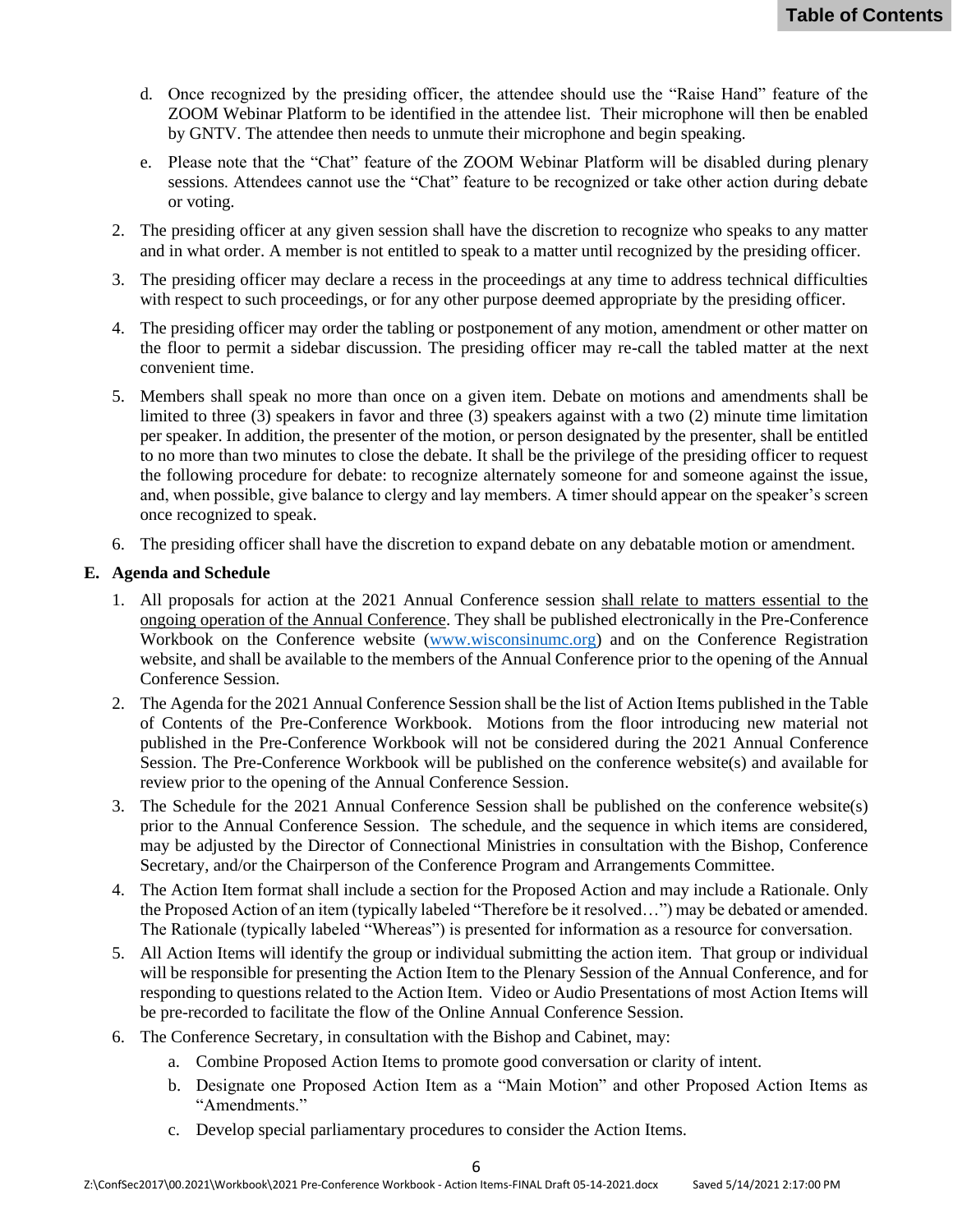7. In order to facilitate the electronic balloting process, Action Items of a similar nature or subject may be grouped under one motion. In this way multiple related Action Items may be voted upon using a single ballot. GNTV's voting software allows separate votes on multiple related action items to be taken on a single ballot. When that is to be done, it will be clearly indicated in the Pre-Conference workbook.

#### **F. General Parliamentary Procedures.**

- 1. The presiding officer shall decide all questions of order, subject to an appeal to the body in question. In case of such an appeal, the question is not debatable, except that the presiding officer may state the grounds for the decision and the appellant may state the grounds for the appeal.
- 2. Only a member with a voter-unique identifier code has the right to make a motion and to vote.
- 3. A Call to Prayer shall always be in order.
- 4. All motions must be made before speaking to the motion or matter under discussion. If, after discussing a pending question and before relinquishing the floor, a speaker makes a motion of any kind, that motion shall be out of order.
- 5. If a speaker requests the floor without identifying the purpose of their request as "Make a motion" or "Amendment" any motion that person makes prior to relinquishing the floor shall be out of order.
- 6. When a motion is made and seconded, or a report presented or read by the Secretary and then stated by the presiding officer, it shall be deemed in possession of the Annual Conference.
- 7. Because all votes taken on the digital platform are counted votes, a motion requesting a count vote and/or a motion to "divide the house" shall not be in order.
- 8. The following motions are not debatable:
	- a. Fix the time to adjourn.
	- b. Adjourn.
	- c. Recess.
	- d. Question of privilege.
	- e. Call for the order of the day.
	- f. Lay on the table.
	- g. Previous question.
	- h. Limit or extend limit of debate.
	- j. Reconsider a non-debatable motion.
	- k. Take from the table.
- 9. No new motion or Action Item shall be entered until the one under consideration has been disposed of, which may be done by adoption or rejection, but one or more of the following motions may be made, and they shall have precedence in the order in which they are listed, namely:
	- a. Fix time to adjourn.
	- b. Adjourn.
	- c. Recess.
	- d. Lay on the table.
	- e. Order the previous question.
	- f. Postpone to a definite time.
	- g. Commit or refer.
	- h. Amend (by addition, deletion or substitution)
	- i. Postpone indefinitely.

10. A main motion may have only one primary amendment and one secondary amendment at any one time.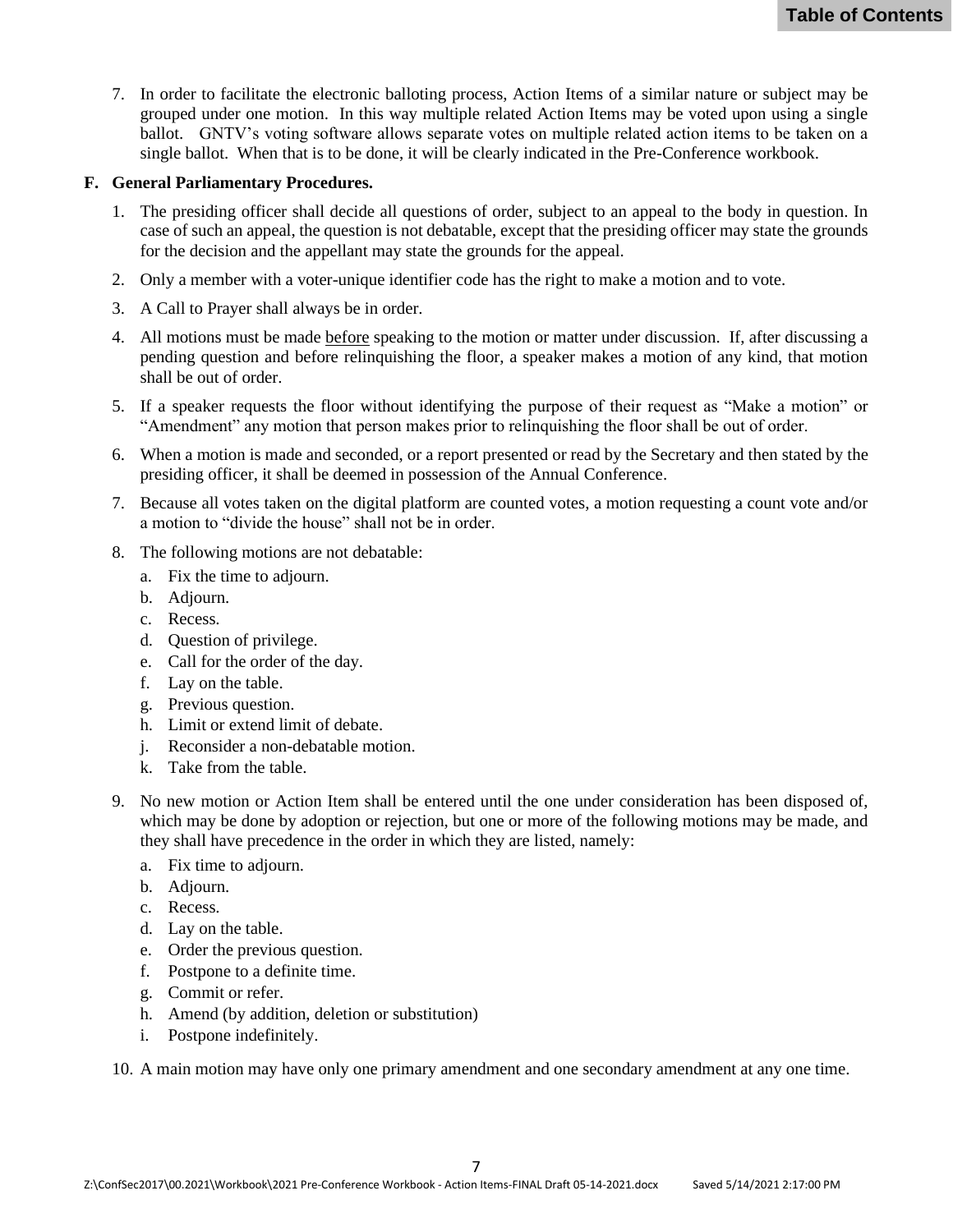- <span id="page-7-0"></span>11. A motion "to move the previous question" or to "call the question" is used to request an end to debate on the motion that is currently before the Annual Conference, shall not be debatable, and requires a two-thirds (2/3) majority to pass.
- 12. A motion "to move the previous question (or "call the question") on all that is before us" is used to request an end to all debate on the entire matter before the Annual Conference, and requires a two-thirds (2/3) majority to pass. When a motion "to move the previous question on all that is before us" is approved, the conference then proceeds without further discussion to vote on any secondary amendments, primary amendments, and the main motion (the "Action Item") that are currently being considered.

## **Action Item wc103: Consent Agenda Submitted By: Program and Arrangements Committee Conference Action:**

**Be it resolved** that, as provided for in Conference Rule 2.3.3, the following Action Items be approved on the Consent Agenda:

| Action Item wc103a: | <b>Camp Promotion</b>                                                           |
|---------------------|---------------------------------------------------------------------------------|
| Action Item wc103b  | <b>Youth Ministries Sunday</b>                                                  |
| Action Item wc103c  | United Methodist Women's Sunday                                                 |
| Action Item wc103d  | Resolution Facilitating the Work of the Nominations Committee for the Remainder |
|                     | of the 2021-2022 Annual Conference Year                                         |
| Action Item wc103e  | Resolution Relating to Rental/Housing Allowances for Retired or Disabled        |
|                     | Clergypersons of the Wisconsin Annual Conference                                |

#### **Action Item wc103a: Camp Promotion (**Consent Agenda)

#### **Submitted by: Board of Camp and Retreat Ministries**

#### **Conference Action:**

**WHEREAS** camp research done in Wisconsin in 2017 and 2018 shows that lasting impacts of camp include increased devotional practices, greater engagement in church, and connecting with and reaching out to others, and

**WHEREAS** WIUM Camps seek to partner with local churches in making new disciples and deepening the faith commitment of current disciples,

**THEREFORE BE IT RESOLVED** that every church will conduct a one-month church camp promotion campaign utilizing appropriate materials from the Board of Camp and Retreat Ministries, with a recommendation that a campaign be conducted in the month of February, or another month that fits the church's calendar.

#### **Action Item wc103b: United Methodist Youth Sunday** (Consent Agenda)

#### **Submitted by: Conference Youth Council**

**Conference Action:**

**WHEREAS** youth in our local congregations are engaged in mission, evangelism, spiritual growth and leadership development, and

**WHEREAS** when youth are given significant leadership in the church they are likely to carry their faith practices into adulthood, and

**WHEREAS** when youth are given significant leadership in the church they provide inspiration and enthusiasm to all in the congregation

**THEREFORE BE IT RESOLVED** that there shall be a United Methodist Youth Sunday in every local church to recognize the role and commitment of United Methodist Youth.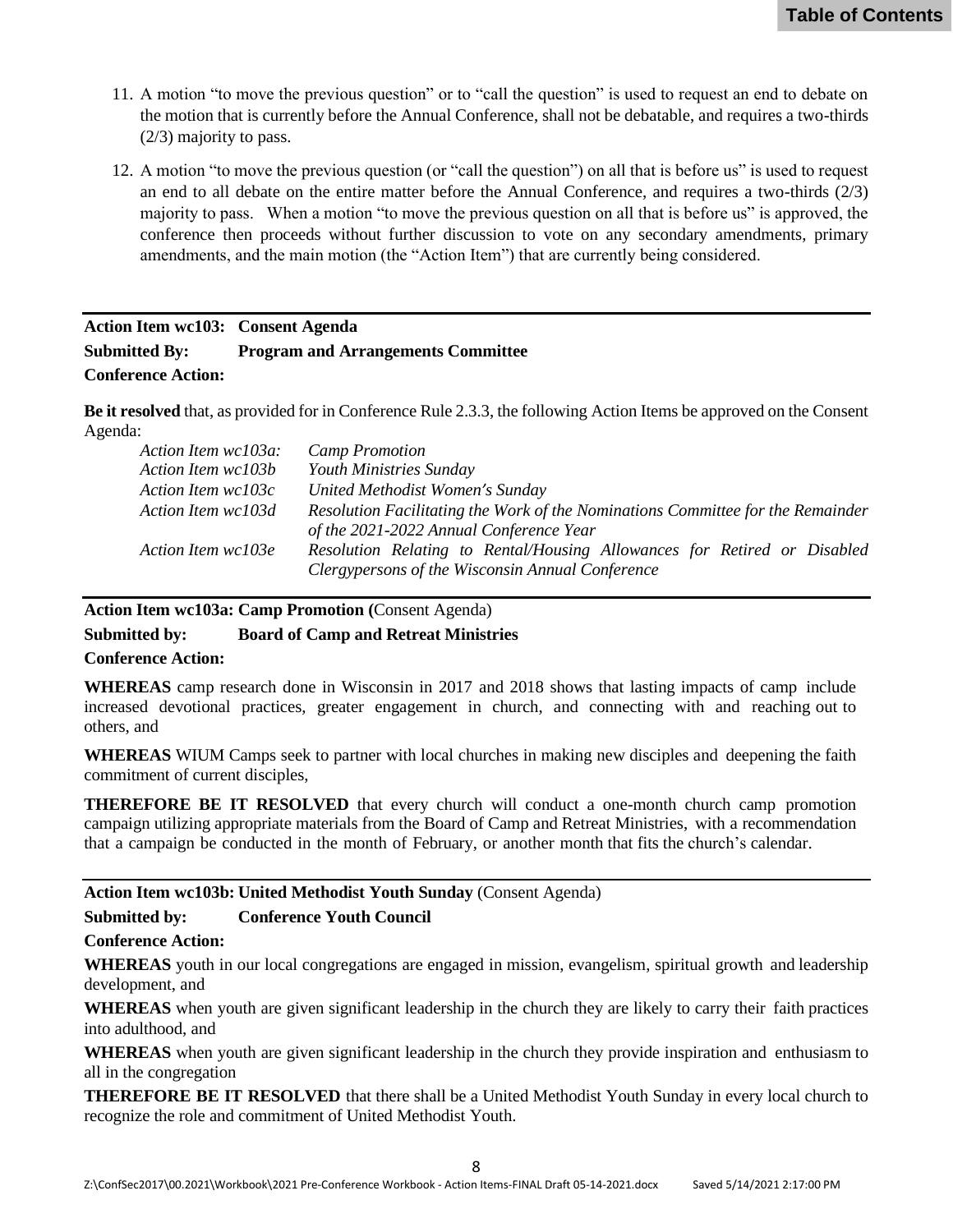### <span id="page-8-0"></span>**Action Item wc103c: United Methodist Women's Sunday** (Consent Agenda)

### **Submitted by: United Methodist Women**

### **Conference Action:**

**WHEREAS** being mindful that our *Discipline* declares that there shall be a unit of United Methodist Women in every local church, in keeping with tradition, and in order to celebrate the Purpose of United Methodist Women, which is shown by our activities that encourage taking social action (Mission Action Day, Charter For Racial Justice, Seminar Mission Experience), continuing mission education (Mission u, UMW Reading Program), support of women, children, and youth (Mabel Heil scholarships, Yo-Mi-Ca (Youth Mission Camp), Limitless (Young Women), Northcott Neighborhood House) and many other forms of outreach, we propose this resolution for affirmation by Annual Conference:

**THEREFORE BE IT RESOLVED** that on the third Sunday of September, or any other Sunday or in any other format that is agreeable with the local congregation, United Methodist Women's Sunday shall be celebrated in every local church in the Wisconsin Conference.

#### **Action Item wc103d: Resolution Facilitating the Work of the Nominations Committee for the Remainder of the 2021-2022 Annual Conference Year** (Consent Agenda)

**Submitted by: Sue D'Alessio, Director of Connectional Ministries**

#### **Conference Action:**

**Whereas** the work of recruiting people to serve in leadership positions in the Wisconsin Annual Conference by participating in the work of the various boards, committees and other agencies of the Conference is ongoing, and

**Whereas** vacancies often occur in leadership positions between sessions of the Annual Conference,

**Therefore be it resolved** that the Conference empower the Nominations Committee to fill any vacancies on Conference Agencies as appropriate in the coming year.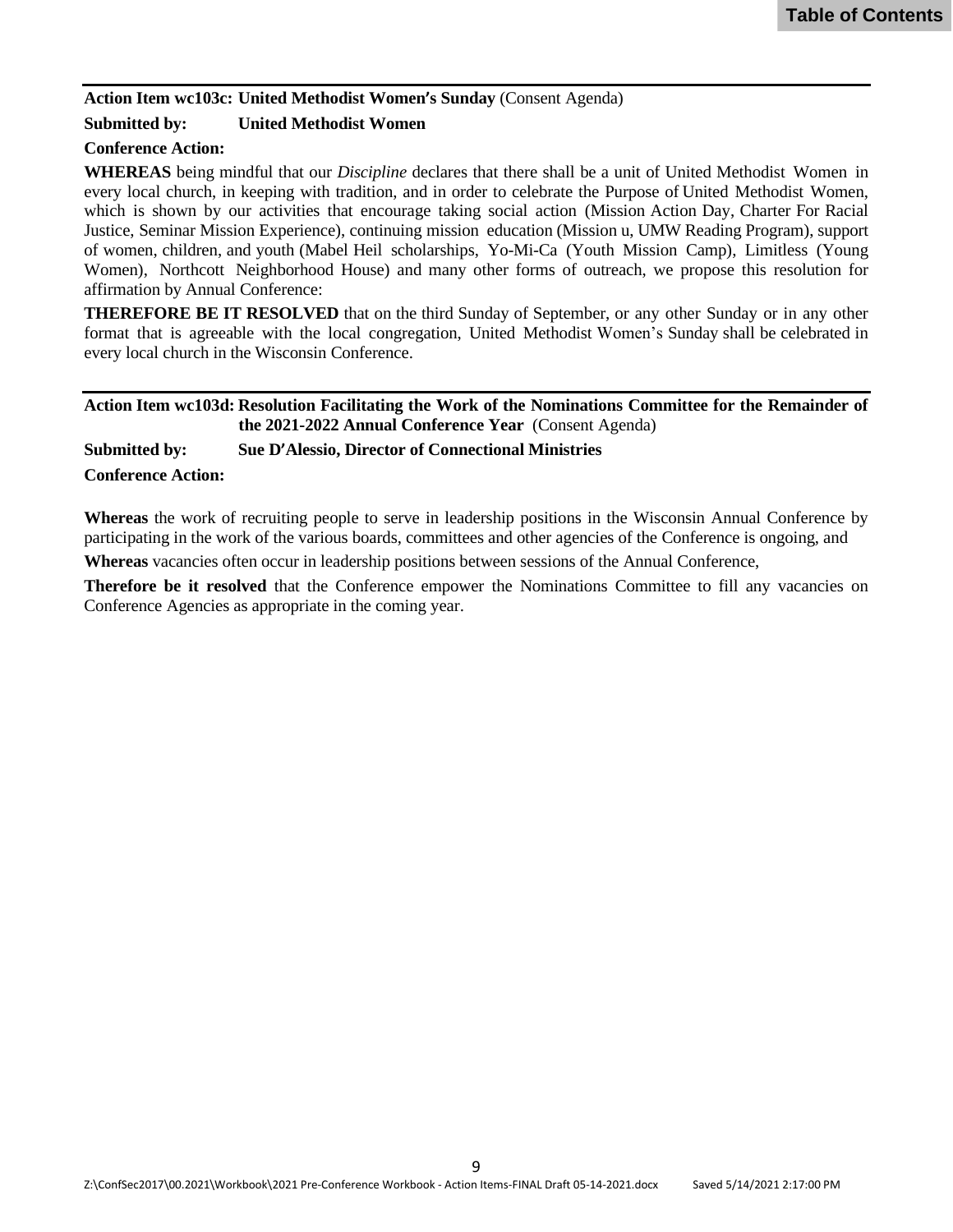#### <span id="page-9-0"></span>**Action Item wc103e: Resolution Relating to Rental/Housing Allowances for Retired or Disabled Clergypersons of the Wisconsin Conference** (Consent Agenda)

#### **Submitted by: Joint Board of Pensions, Insurance & Equitable Compensation**

#### **Conference Action:**

**WHEREAS** the religious denomination known as The United Methodist Church (the "Church"), of which the Conference is a part, has and in the past functioned and continues to function through ministers of the gospel (within the meaning of Internal Revenue Code section 107) who were or are duly ordained, commissioned, or licensed ministers of the Church ("Clergypersons");

**WHEREAS** the practice of the Church and of this Conference was and is to provide active Clergypersons with a parsonage or a rental/housing allowance as part of their gross compensation;

**WHEREAS** pensions or other amounts paid to active, retired, terminated and disabled Clergypersons are considered to be deferred compensation and are paid to active, retired, and disabled Clergypersons in consideration of previous active service; and

**WHEREAS** the Internal Revenue Service has recognized the Conference (or its predecessors) as the appropriate organization to designate a rental/housing allowance for Clergypersons who are or were members of this Conference and are eligible to receive such deferred compensation;

**THEREFORE BE IT RESOLVED THAT** an amount equal to 100% of the pension, severance or disability payments received from plans authorized under *The Book of Discipline of The United Methodist Church* (the "Discipline"), which includes all such payments from Wespath (formerly the General Board of Pension and Health Benefits), during the year 2022 by each active, retired, terminated or disabled Clergyperson who is or was a member of the Conference, or its predecessors, be and hereby is designated as a rental/housing allowance for each such Clergyperson; and

**BE IT FURTHER RESOLVED** the pension, severance, or disability payments to which this rental/housing allowance applies will be any pension, severance, or disability payments from plans, annuities, or funds authorized under the Discipline, including such payments from Wespath and from a commercial annuity company that provides an annuity arising from benefits accrued under a Wespath plan, annuity, or fund authorized under the Discipline, that result from any service a Clergyperson rendered to this Conference or that an active, a retired, a terminated, or a disabled Clergyperson of this Conference rendered to any local church, annual conference of the Church, general agency of the Church, other institution of the Church, former denomination that is now a part of the Church, or any other employer that employed the Clergyperson to perform services related to the ministry of the Church, or its predecessors, and that elected to make contributions to, or accrue a benefit under, such a plan, annuity, or fund for such active, retired, terminated, or disabled Clergyperson's pension or disability as part of his or her gross compensation.

**NOTE:** The rental/housing allowance that may be excluded from a Clergyperson's gross income in any year for *federal income tax purposes is limited under* Internal *Revenue Code Section 107(2) and regulations thereunder to* the least of:  $(1)$  the amount of the rental/housing allowance designated by the Clergyperson's employer or other appropriate body of, the Church (such as this Conference in the foregoing resolutions) for such year; (2) the amount actually expended by the Clergyperson to rent or provide a home in such year; or  $(3)$  the fair rental value of the home, including furnishings and appurtenances (such as a garage), plus the cost of utilities in such year. Each clergyperson or former clergyperson is urged to consult with his or her own tax advisor to determine *what deferred compensation is eligible to be claimed as a housing allowance exclusion.*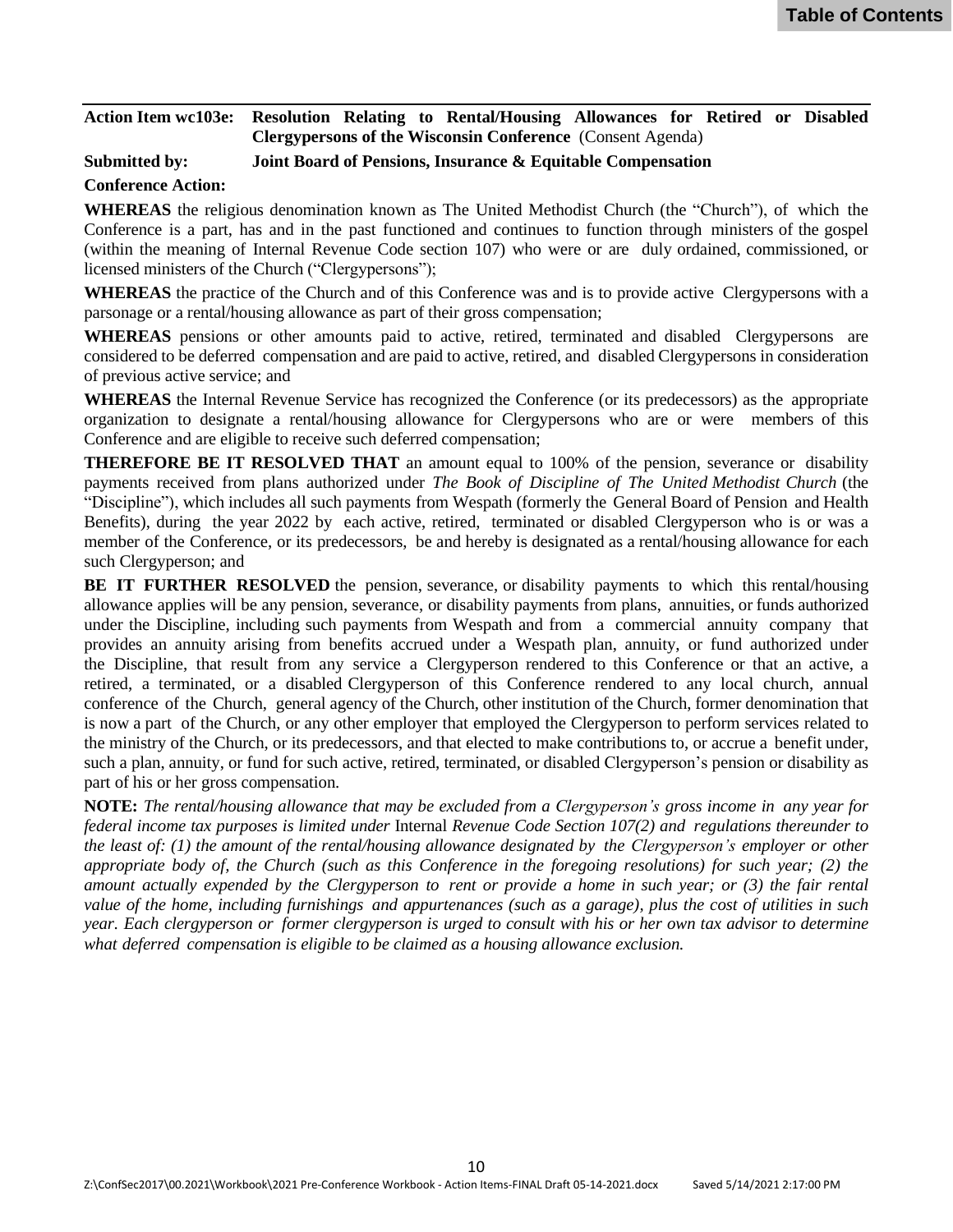<span id="page-10-0"></span>**Action Item wc104: Resolutions Related to Clergy Compensation Submitted by: Joint Board of Pensions, Insurance & Equitable Compensation Conference Action:**

**BE IT RESOLVED** that the 2021 Wisconsin Annual Conference approves the following Action Items: *Action Item wc105a: Resolution Adopting Past Service Annuity Rate for 2022 Action Item wc105b: Resolution Setting Minimum Compensation for 2022*

**Action Item wc104a: Resolution Adopting Past Service Annuity Rate for 2022 Submitted by: Joint Board of Pensions, Insurance & Equitable Compensation Conference Action:**

**BE IT RESOLVED** the Past Service Annuity Rate (PSR) for 2022 shall be \$783.

**Action Item wc104b: Resolution Setting Minimum Compensation for 2022 Submitted by: Joint Board of Pensions, Insurance & Equitable Compensation Conference Action:**

**WHEREAS** the formula for establishing the minimum compensation for ordained clergy, local pastors, and student local pastors appointed to charges in the Wisconsin Annual Conference may be based on one of the following two factors, or combination of the two: 1) the minimum salary for the previous year for each category, plus the cost of living factor established by the U.S. Government for Social Security purposes, plus up to 1%; or, 2) the percentage change in the Conference Average Compensation for the previous year; and

**WHEREAS** this formula was approved by the 2012 session of the Wisconsin Annual Conference for implementation starting in January 2014 and is Conference Policy 110.1.0; and

**WHEREAS** the most recent cost of living increase established by U.S. government was 1.3% and the Conference Average Compensation increased by 3.22%,

**THEREFORE BE IT RESOLVED** the Minimum Compensation for Elders, Provisional Members, and Associate Members serving full time for 2022 shall be \$44,578. The Minimum Compensation for Local Pastors serving full time shall be \$40,331. This is a 2.0% increase.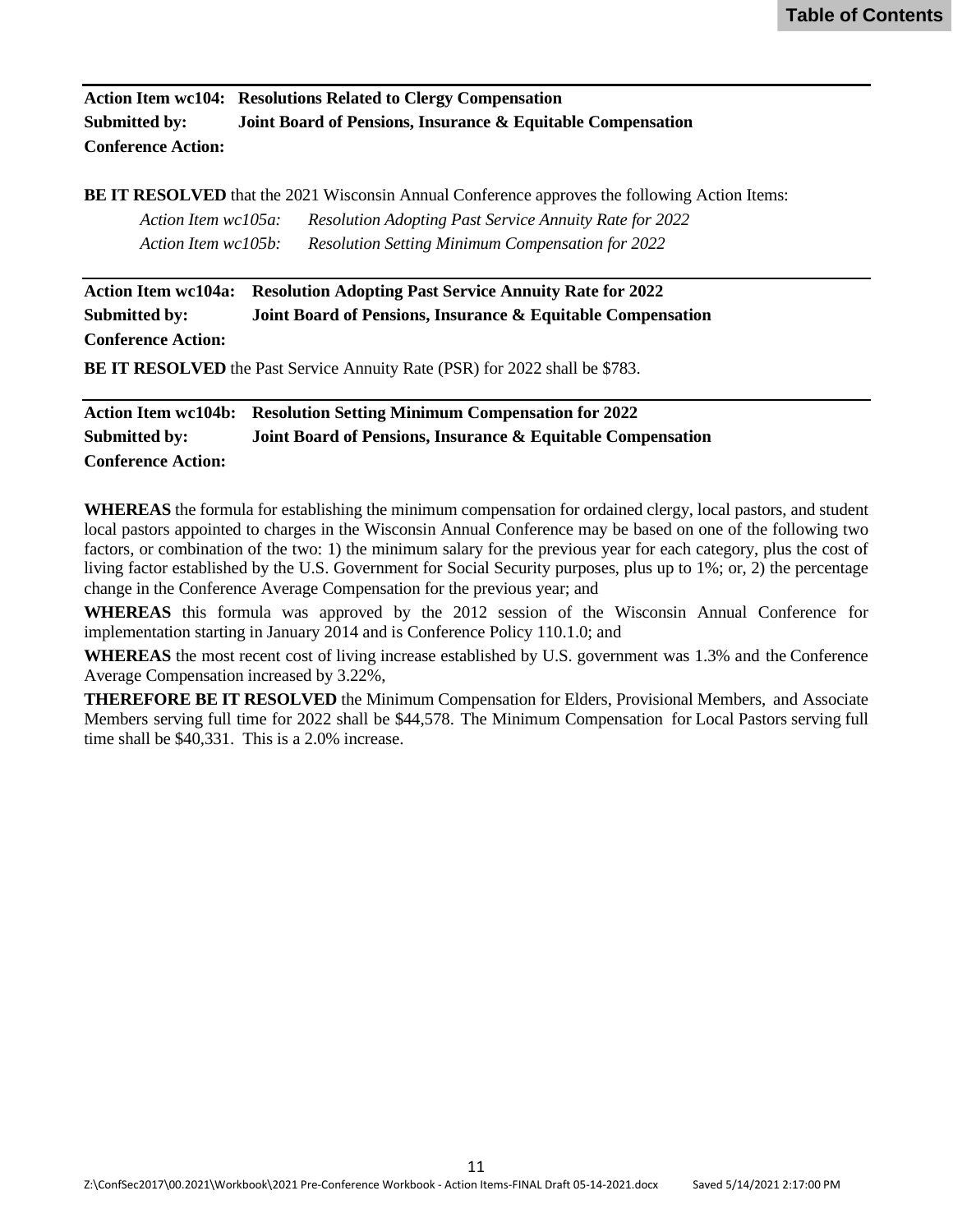<span id="page-11-0"></span>**Action Item wc105: Resolutions Proposing Changes to Current Conference Policies Submitted by: Joint Board of Pensions, Insurance & Equitable Compensation Conference Action:**

**BE IT RESOLVED** that the 2021 Wisconsin Annual Conference approves the following Action Items:

*Action Item wc105a: Proposed Changes to Conference Policy 110.0.0: Equitable Compensation Action Item wc105b: Proposed Addition to Conference Policy 120.0.0: Group Health Insurance Policy*

## **Action Item wc105a: Proposed Changes to Conference Policy 110.0.0: Equitable Compensation Submitted by: Joint Board of Pensions, Insurance & Equitable Compensation Conference Action:**

Proposed deletions are indicated by strikethrough. Proposed additions are indicated by underline.

#### *110.0.0 Equitable Compensation Policy (¶342)*

#### **110.1.0 Formula.**

The recommended minimum salary each year shall be based on one of two factors or combination of the two: 1) the Minimum Salary for the previous year, plus the Cost of Living Factor determined by the Federal Government for Social Security purposes, plus up to 1%; or, 2) the percentage change in the Conference Average Compensation for the previous year. The recommendation shall include the basis used, along with the rationale for the recommendation.

#### **110.2.0 Eligibility**

- 110.2.1 In situations where a less than full-time appointment is made, the Joint Board will, under the provisions of ¶342.2 of *The Book of Discipline*, consider a claim for salary support, provided the other requirements for such support are met. Part-time and student appointments will be supported using the same criteria as regular full-time appointments.
- 110.2.2 Churches/charges served by <u>lay supply leaders or</u> retired members of Conference who are appointed as supply pastors are not eligible for Equitable Salary support.

#### **110.3.0 Equitable Compensation Level**

- 110.3.1 The maximum amount of Equitable Compensation Support shall be 20% of the base salary of the pastor under appointment to that charge. Equitable Compensation support shall be based on available funds with a cap of 10% of base salary of the pastor under appointment to that charge.
- 110.3.2 In extraordinary situations where the Bishop and Cabinet find it advisable to make an appointment requiring Equitable Salary Compensation beyond the  $20\%$  10% maximum this may be granted upon request of the Cabinet and approval of the Joint Board.
- 110.3.3 All requests made for Equitable Compensation Support will be tied to the amount of apportionments paid by the charge. If all other circumstances of the request are in order, the following rules will apply:
	- a. Charges that have paid 100% of their previous year's apportionments before the cut-off date set by the treasurer's office will receive 100% of their Equitable Compensation request for both salary and pension. at least 65% of apportionments of the previous year are qualified to apply for Equitable Compensation Support.
	- b. Charges who have paid less than 100% of their previous year's apportionments before the cut-off date set by the treasurer's office will receive a reduced amount:
		- 1. Support paid for January-June: Amount paid will equal the amount approved multiplied by the percent of the previous year's apportionments paid by the cut-off date.
		- 2. Support paid for July December: If a local church paid 100 percent of their apportionments in the previous year, they shall be paid 100 percent of the approved equitable compensation amount for July- December. If a local church did not pay 100 percent of their apportionments in the previous year and has not paid at least 50 percent for the current year by June 30, the equitable compensation amount paid shall equal the amount paid for January-June. If a local church did not pay 100 percent of their apportionments in the previous year, but does pay 50 percent for the current year by June 30, they shall receive the full amount approved. In addition, a catch-up payment shall be made to bring the total annual amount paid equal to the total amount approved for equitable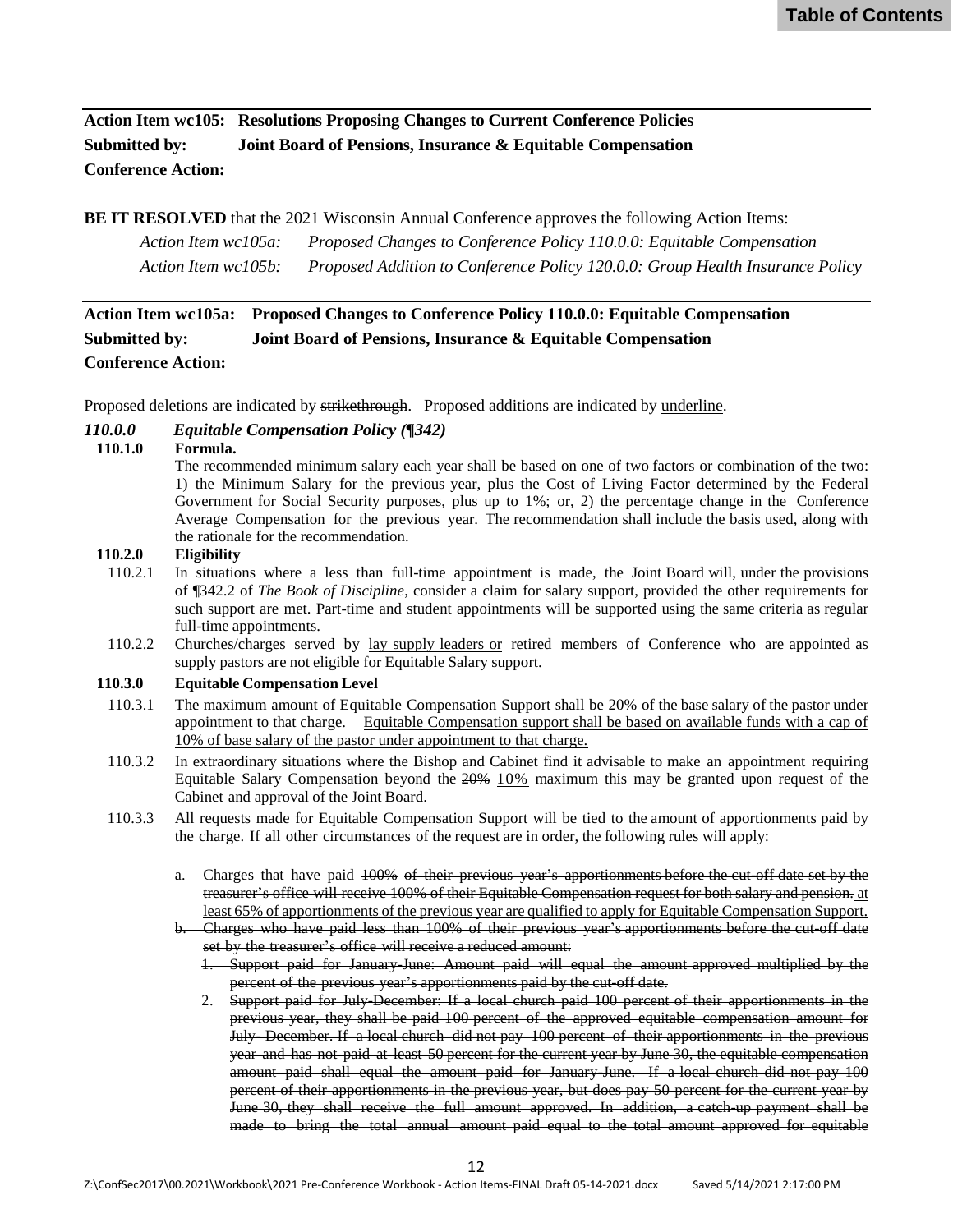#### compensation.

b. These rules will apply to all charges requesting Equitable Compensation. However, the Committee on Equitable Compensation reserves the right to grant exceptions to these rules when special circumstances arise.

#### <span id="page-12-0"></span>**110.4.0 Continuation of Equitable Compensation**

- 110.4.1 A charge may normally receive Equitable Compensation support for no more than five three consecutive years, with an annual reduction of 20% of the original request each year.
- 110.4.2 If the Bishop and Cabinet find it advisable to continue an appointment requiring Equitable Compensation beyond the normal schedule of five three consecutive years, this may be granted upon request of the Cabinet and approval by the Joint Board., for a maximum of three (3) additional years at a level determined by Bishop and Cabinet as approved by the Joint Board.

## **Action Item wc105b: Proposed Addition to Conference Policy 120.0.0: Group Health Insurance Policy Submitted by: Joint Board of Pensions, Insurance & Equitable Compensation Conference Action:**

Add a NEW section 120.1.9 to the end of the current Group Health Insurance Policy as follows:

- 120.1.9 CPP Disability. Participants who qualify for CPP Disability will have the "church portion" or Universal Premium of their health insurance under the active Group Health Insurance program paid by the Conference until they become Medicare eligible.
	- a. Once an individual qualifies for Medicare and CPP Disability, participants will no longer be enrolled in the active Group Health Insurance program and may enroll in the Conference-sponsored Medicare Supplement plan at the expense of the Conference. If the clergy participant who qualifies for CPP Disability and is Medicare-eligible has a spouse or other family members on the active Group Health Insurance program, their spouse and family members may continue to be enrolled in the Group Health Insurance program at the full lay rate. This policy will be in effect as of January 1, 2022.
	- b. Once the participant is eligible to retire, participants and Medicare-eligible spouses may be enrolled in the conference-sponsored Medicare Supplement plan following the rules and policies in place for all retired clergy. This policy will be in effect as of January 1, 2022.

*Rationale for the proposed addition: Clergy participants on disability have two years to qualify for Social Security disability. Once qualified for Social Security disability, these persons become Medicare-eligible after 2 more years. Once someone becomes Medicare-eligible, it is better stewardship for everyone involved if the individual becomes enrolled in our retiree Medicare Supplement plan instead of remaining enrolled in the active group insurance plan and using the active plan as a Medicare supplement. The participant will pay less as they will not have an individual premium until such time as they retire, and, the Conference will spend \$351/month in 2021 vs \$1285/month in 2021 for the active plan.*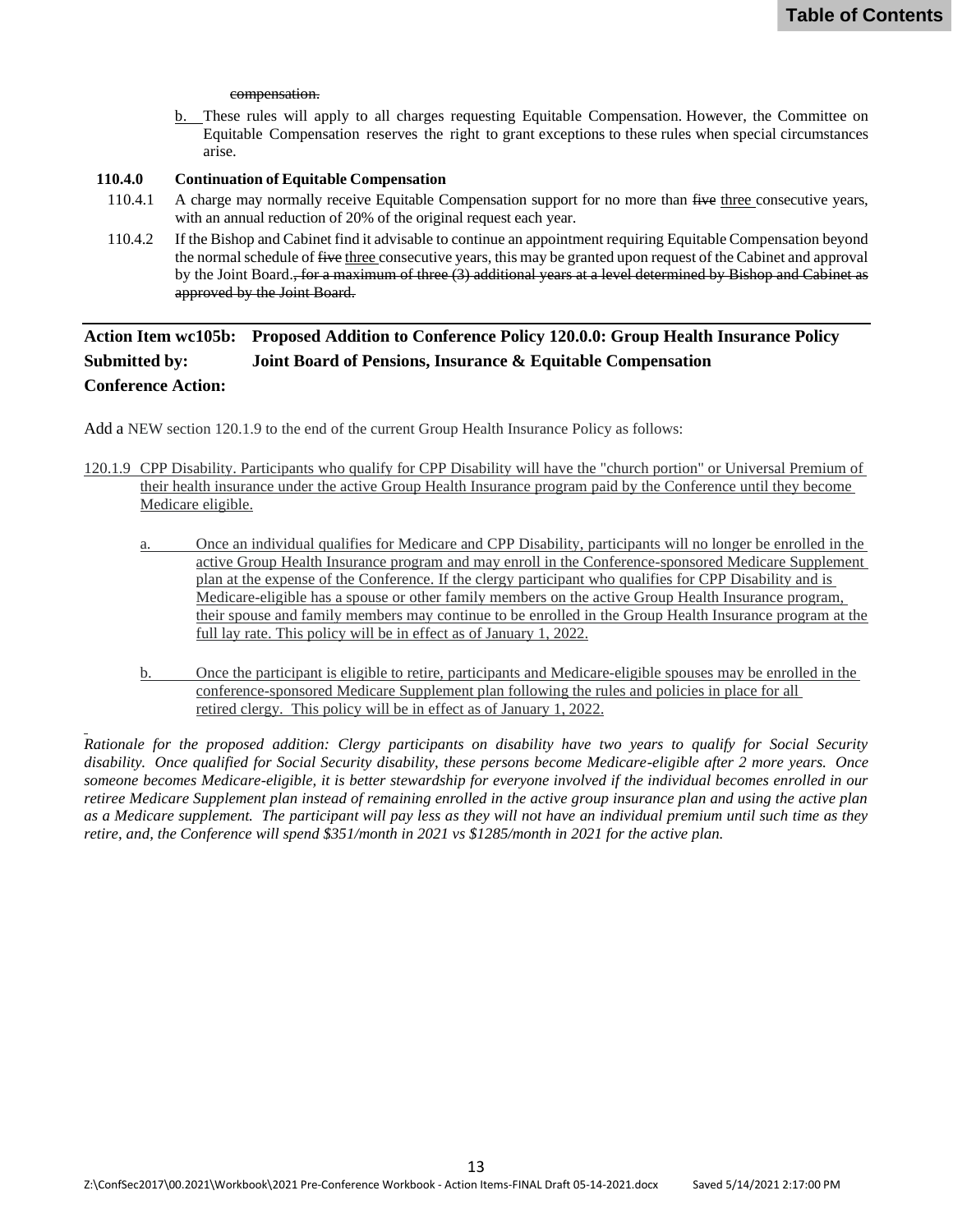<span id="page-13-0"></span>

| <b>Action Item wc106:</b> | Resolution Approving the Disaffiliation of the Trinity United Methodist Church of<br>Waldo, Wisconsin from The United Methodist Church under the provisions of ¶2553<br>of The Book of Discipline |
|---------------------------|---------------------------------------------------------------------------------------------------------------------------------------------------------------------------------------------------|
| <b>Submitted by:</b>      | Paul Scott, Lay Member of Annual Conference, on behalf of Waldo: Trinity UMC                                                                                                                      |
| <b>Conference Action:</b> |                                                                                                                                                                                                   |

**WHEREAS** the 2019 Special General Conference of The United Methodist Church enacted ¶2553, *Disaffiliation of a Local Church Over Issues Related to Human Sexuality—*which gives local churches a limited right to disaffiliate from the denomination for reasons of conscience regarding a change in the requirements and provisions of the *Book of Discipline* related to the practice of homosexuality or the ordination or marriage of self-avowed practicing homosexuals, as resolved and adopted by the 2019 General Conference, or the actions or inactions of its annual conference related to these issues which follow; and

**WHEREAS** one condition precedent to the disaffiliation of a local church under the provisions of ¶2553 requires a two-thirds vote of the congregation in favor of disaffiliation; and

**WHEREAS** on April 11, 2021 at a Church Conference duly called for the purpose of considering disaffiliation from The United Methodist Church, Trinity United Methodist Church of Waldo, Wisconsin voted 44 in favor of disaffiliation from The United Methodist Church and 4 against, meeting the 2/3 threshold under the provisions of ¶2553; and

**WHEREAS** a second condition precedent to disaffiliation under the provisions of ¶2553 requires approval by a simple majority vote of the Annual Conference in favor of disaffiliation;

**THEREFORE BE IT RESOLVED** that the Wisconsin Annual Conference permits Trinity United Methodist Church of Waldo, Wisconsin to disaffiliate from The United Methodist, provided all Terms of Disaffiliation required pursuant to ¶2553 are met. The date of disaffiliation shall be July 1, 2021.

## **Action Item wc107: Resolutions Affirming the Discontinuance/Closing of Local Churches Submitted by: The Cabinet Conference Action:**

**BE IT RESOLVED** that the 2021 Wisconsin Annual Conference approves the following two Action Items:

| Action Item wc107a | Discontinuance of the Colby United Methodist Church, located in Colby,          |
|--------------------|---------------------------------------------------------------------------------|
|                    | <i>Wisconsin</i>                                                                |
| Action Item wc107b | Discontinuance of the LaValle Ironton Faith United Methodist Church, located in |
|                    | LaValle, Wisconsin                                                              |

## **Action Item wc107a: Discontinuance of the Colby United Methodist Church, located in Colby, Wisconsin Submitted by: The Cabinet**

#### **Conference Action:**

**WHEREAS** The Colby United Methodist Church, located in Colby, Wisconsin has had a long and proud history; and

**WHEREAS** the Church Conference of The Colby United Methodist Church voted on June 17, 2020 to discontinue as a church effective July 15, 2020; and

**WHEREAS** the district superintendent and the cabinet acknowledge The Colby United Methodist Church's church conference action and recommend discontinuance of The Colby United Methodist Church, encouraging the remaining membership to join with another United Methodist Church; and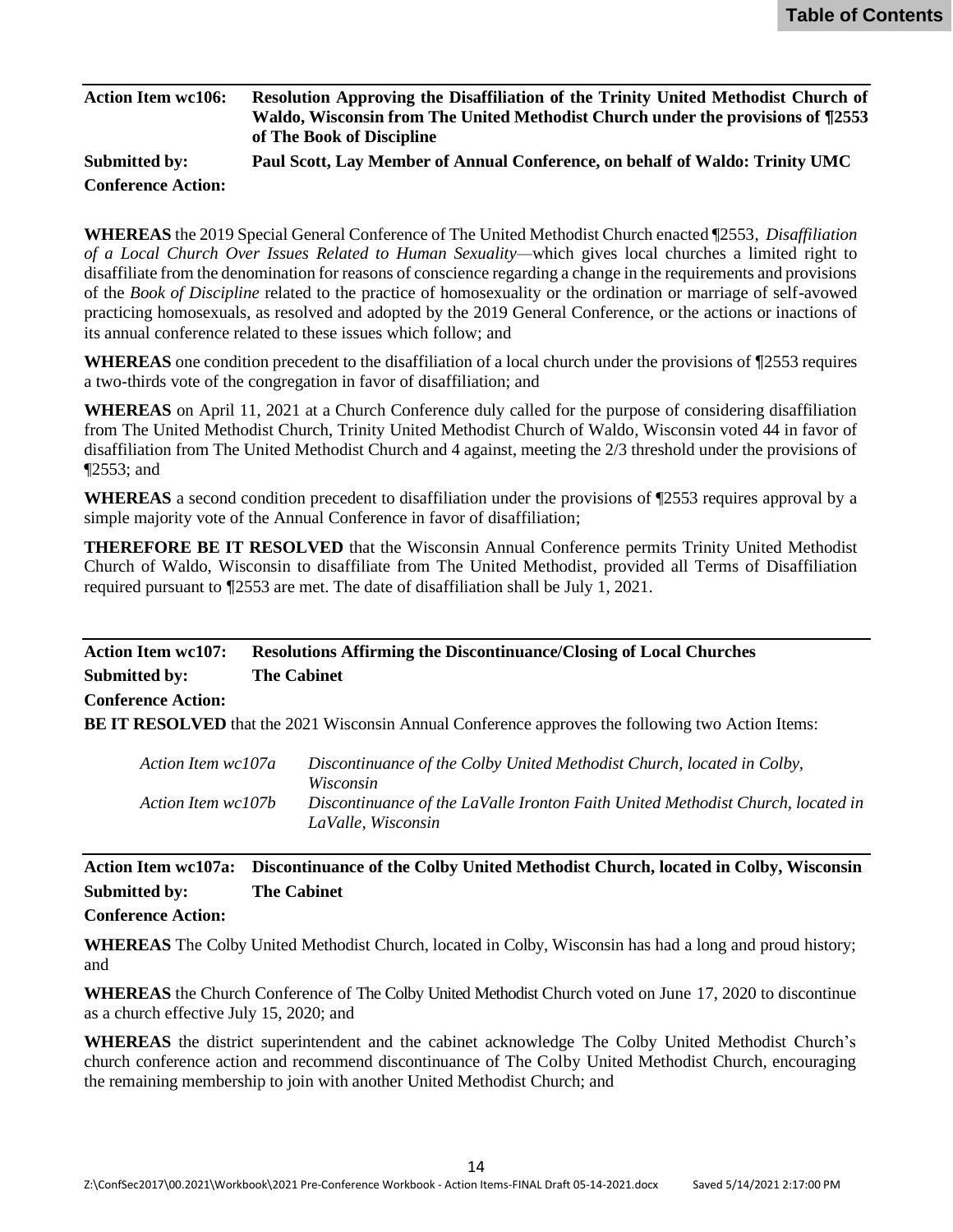<span id="page-14-0"></span>**WHEREAS** consent for the discontinuance has been granted by the presiding bishop, a majority of the district superintendents, the district board of church location and building, and in compliance with all proper Disciplinary requirements; and

**WHEREAS** a service of de-consecration was held on July 15, 2020.

**THEREFORE BE IT RESOLVED** that the Colby United Methodist Church, located in Colby, Wisconsin, be discontinued effective June 30, 2021; and

**BE IT FURTHER RESOLVED THAT** all assets of The Colby United Methodist Church be transferred to the Wisconsin Annual Conference of The United Methodist Church; and

**BE IT FURTHER RESOLVED THAT** the Trustees and other Officers of the Wisconsin Annual Conference are authorized and directed to take any and all actions necessary to transfer all assets as directed in this motion, and to carry out all procedures described in The Book of Discipline, including but not limited to the sale of the church property and the transfer of members to other congregations, and to accomplish all of the intent of this motion.

**BE IT FURTHER RESOLVED THAT** proceeds from the sale of the church property shall be cared for in compliance with *Wisconsin Conference Policy 10.13.0 – Church Closings (¶2548).*

|                           | Action Item wc107b Discontinuance of the LaValle Ironton Faith United Methodist Church, located in<br>LaValle, Wisconsin |
|---------------------------|--------------------------------------------------------------------------------------------------------------------------|
| Submitted by:             | <b>The Cabinet</b>                                                                                                       |
| <b>Conference Action:</b> |                                                                                                                          |

**WHEREAS** the LaValle Ironton Faith United Methodist Church, located in LaValle, Wisconsin has a long and proud history; and

**WHEREAS** the Church Conference of the LaValle Ironton Faith United Methodist Church voted on October 28, 2020 to discontinue as a church effective June 1, 2021, and

**WHEREAS** the district superintendent and the cabinet acknowledge the LaValle Ironton Faith United Methodist Church's church conference action and recommend discontinuance of the LaValle Ironton Faith United Methodist Church, encouraging the remaining membership to join with another United Methodist Church; and

**WHEREAS** consent for the discontinuance has been granted by the presiding bishop, a majority of the district superintendents, the district board of church location and building, and in compliance with all proper Disciplinary requirements,

**THEREFORE BE IT RESOLVED** that the LaValle Ironton Faith United Methodist Church, located in LaValle, Wisconsin be discontinued effective June 1, 2021.

**BE IT FURTHER RESOLVED THAT** all assets of the LaValle Ironton Faith United Methodist Church be transferred to the Reedsburg United Methodist Church after the continuing ministry to non-profit charities and ministries locally has been completed, who will continue ministry in the area.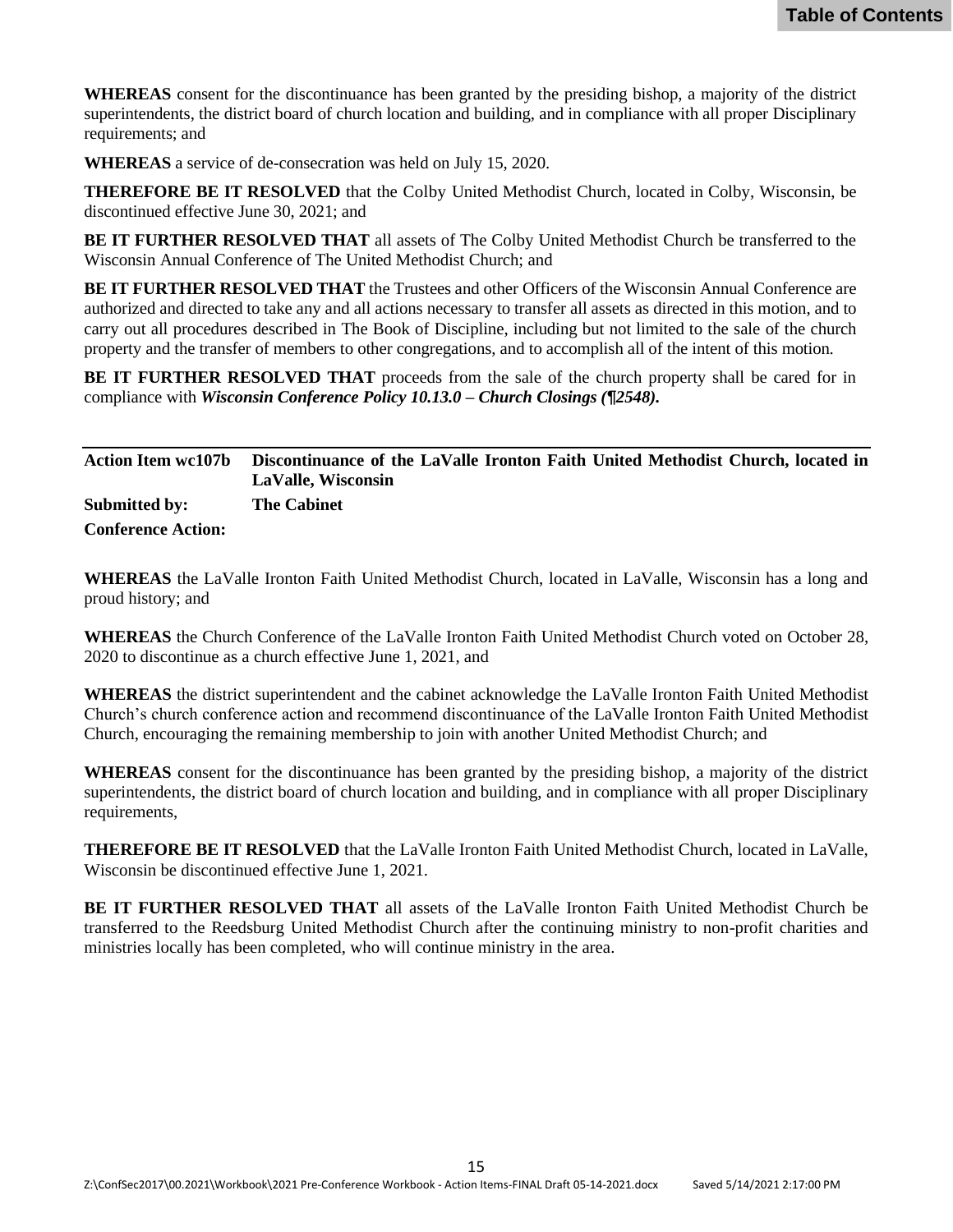<span id="page-15-0"></span>

| <b>Action Item wc108</b> | <b>Nominations Report for 2021-2022</b>                                                                         |
|--------------------------|-----------------------------------------------------------------------------------------------------------------|
| Submitted by:            | Sue D'Alessio, Director of Connectional Ministries, on behalf of the Conference<br><b>Nominations Committee</b> |

#### **Conference Action:**

The Nominations Report for 2021-2022 will be published separately from the Pre-Conference Workbook and distributed electronically prior to the 2021 Annual Conference Session. For purposes of Annual Conference Action the separate Nominations document is an integral part of the Pre-Conference Materials.

| <b>Action Item wc109:</b> | 2022 Proposed Conference Budget              |
|---------------------------|----------------------------------------------|
| Submitted by:             | <b>Council on Finance and Administration</b> |
| <b>Conference Action:</b> |                                              |

### **2020 Preliminary Results and 2022 Proposed Budget**

#### **2020 Preliminary Results**

2020 was an extraordinary year in some ways and an ordinary year in others. Extraordinary because the pandemic caused immediate and lasting changes throughout 2020 as we quickly adapted to closing the Conference Center and providing technology for employees to work from home. But our primary purpose remained to help our churches and clergy continue the very important work of The United Methodist Church. We upgraded our phone, e-mail, website and database systems to facilitate communication with clergy and churches including: current COVID information, guidance on meeting safely and virtual services, applying for the Federal Paycheck Protection Program (PPP) loans, setting up electronic giving and communicating processes to handle church accounting safely.

Our "ordinary" work continued. We kept our 30 Conference employees working, Zoom became the meeting mechanism of choice to support our clergy and District Superintendents' work and we watched our expenses, not knowing how the year would play out. Apportionments came in at 75% as compared to budget of 80% and we paid our general apportionment at 80%. Our preliminary result for 2020 is a positive \$299,305 plus the forgiven PPP loan of \$521,866.

Our Council on Finance & Administration (CF&A) has chosen to use some of these funds in the 2022 budget and to fund the Cash Reserve in the Foundation that had been previously open, but not funded. We thank all of the staff, committees, churches and clergy for their dedication during 2020 to keeping their own churches and the Conference stable and focused on our work.

#### **2022 Proposed Budget**

Preparing a budget with the significant number of unknowns still facing our denomination, but with improved news on the pandemic front is challenging. Here are the assumptions that were used by CF&A, Connectional Table, Personnel and Cabinet in preparing this budget.

- No increase in gross apportionments. These have been held constant 2020-2022. The percentage estimated to be received is set at 77%.
- Salaries and wages are set by formula for the District Superintendents and by the Personnel Committee and resulted in nominal increases. Staffing is being held as it is currently.
- Benefits are set by the Joint Board with an estimated 5% increase in health insurance.
- Most committees have held their budget consistent with prior years.
- We will continue to fund new ministries and revitalization.
- General Church apportionment increased \$10,000. Our conference represents 1.07% of the General Church budget.
- Legal fees for potential disaffiliation for \$50K were added.
- Reserves from 2020 of \$279,339 have been applied to the 2022 budget.
- \$50,000 for year 2 of the Radical Inclusion and Racial Justice Quadrennial Initiative is included.

If you have any questions regarding the preliminary results for 2020 or the 2022 Proposed budget, please e-mail me at [ssneider@wisconsinumc.org.](mailto:ssneider@wisconsinumc.org)

Blessings, Sarah

Sarah Sneider, Conference Treasurer/Director of Administration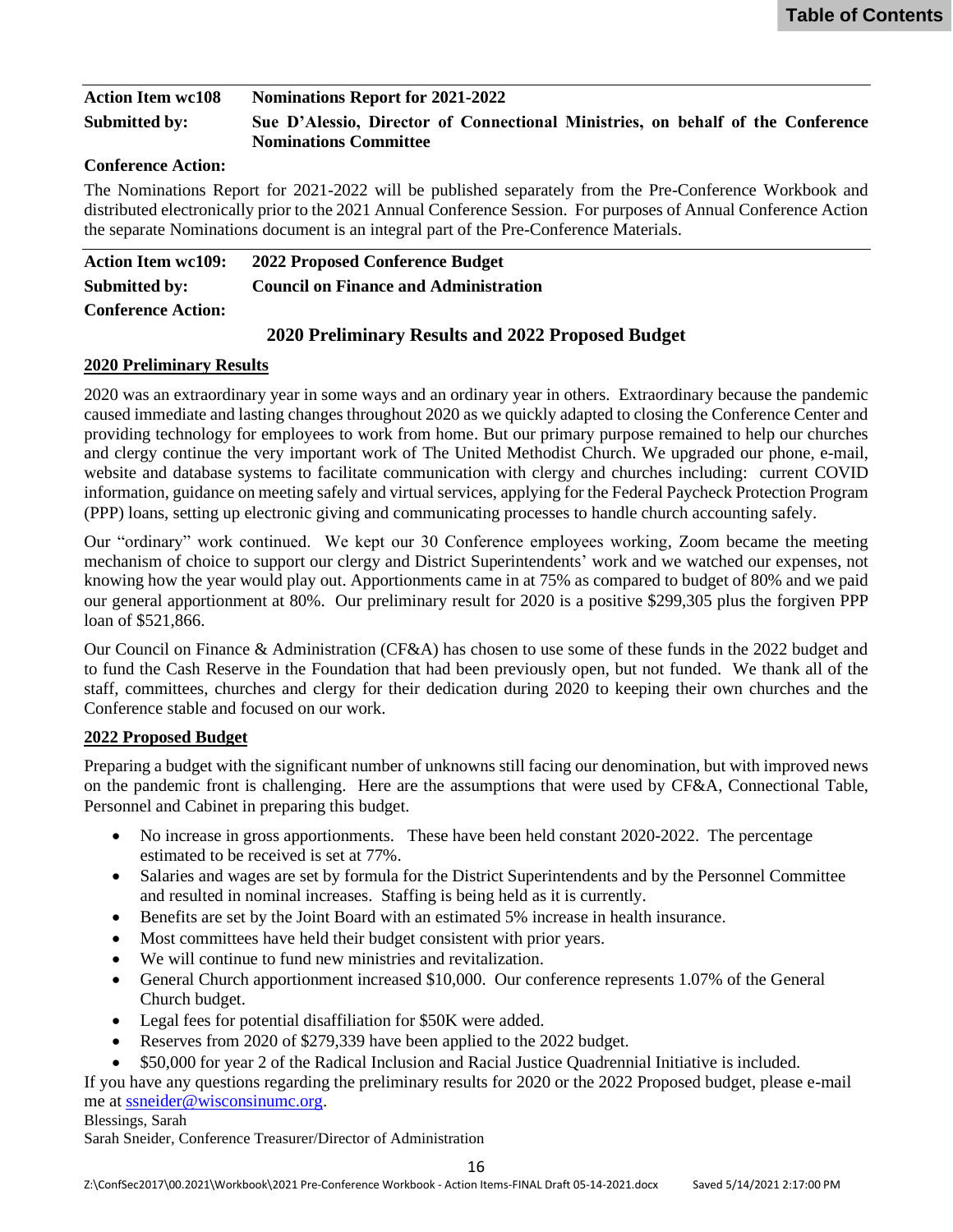#### **WISCONSIN CONFERENCE - UNITED METHODIST CHURCH 2022 PROPOSED BUDGET REPORT SUMMARY**

| Extraordinary income - PPP Forgiven Loan                                                       |                                  | 521,866                             |                                  |                                  |
|------------------------------------------------------------------------------------------------|----------------------------------|-------------------------------------|----------------------------------|----------------------------------|
| <b>UNBUDGETED EXCESS (DEFICIT)</b>                                                             | 0                                | 299,305                             | 0                                | 0                                |
|                                                                                                |                                  |                                     |                                  |                                  |
| TOTAL EXPENSES                                                                                 | 6,376,523                        | 5,664,338                           | 6,308,190                        | 6,145,085                        |
| <b>OTHER</b><br>Cash Reserve (Interest and other income)                                       | (12,000)                         | (33, 579)                           | (10,000)                         | (279, 339)                       |
|                                                                                                |                                  |                                     |                                  |                                  |
| Total                                                                                          | 295,085                          | 254,791                             | 428,557                          | 298,570                          |
| <b>Episcopacy Committee</b><br><b>Rules Committee</b>                                          | 8,138<br>0                       | 0<br>$\mathbf 0$                    | 3,000<br>0                       | 3,000<br>0                       |
| Council on Finance & Administration                                                            | 37,293                           | 42,306                              | 50,000                           | 37,500                           |
| Statistician                                                                                   | 0                                | 0                                   | 0                                | 0                                |
| Conference Secretary                                                                           | 16,275                           | 1,192                               | 20,000                           | 7,500                            |
| Commission on Archives & History<br>Conference Office                                          | 4,185<br>127,498                 | (8,481)<br>84,718                   | 4,185<br>184,472                 | 4,350<br>81,320                  |
| <b>Board of Trustees</b>                                                                       | 101,696                          | 135,056                             | 166,900                          | 164,900                          |
| <b>CONFERENCE SUPPORT MINISTRIES</b>                                                           |                                  |                                     |                                  |                                  |
|                                                                                                |                                  |                                     |                                  |                                  |
| Program & Arrangements Committee<br>Total                                                      | 0<br>2,070,103                   | (6,075)<br>1,978,951                | 0<br>1,874,416                   | 0<br>2,014,704                   |
| <b>Personnel Committee</b>                                                                     | 1,482,785                        | 1,296,874                           | 1,389,357                        | 1,436,170                        |
| Ministry & Outreach                                                                            | 12,905                           | 111                                 | 12,500                           | 12,500                           |
| Delegation                                                                                     | 4,300                            | 658                                 | 4,300                            | 4,300                            |
| Communications and IT                                                                          | 139,500                          | 157,151                             | 36,000                           | 131,084                          |
| Commission on the Status & Role of Women<br>Commission on Unity & Interreligious Relationships | 465<br>39,525                    | 0<br>37,975                         | 100<br>40,300                    | (1,500)<br>40,500                |
| Commission on Religion & Race                                                                  | 10,509                           | 4,192                               | 10,509                           | 10,300                           |
| <b>Board of Global Ministries</b>                                                              | 285,254                          | 266,885                             | 285,350                          | 285,350                          |
| Board of Church & Society                                                                      | 4,185                            | 0                                   | 3,000                            | 3,000                            |
| Board of Camp & Retreat Ministries                                                             | 90,675                           | 221,180                             | 93,000                           | 93,000                           |
| <b>CONNECTIONAL MINISTRIES</b>                                                                 |                                  |                                     |                                  |                                  |
| Total                                                                                          | 584,982                          | 432,359                             | 593,589                          | 599,494                          |
| <b>Conference Youth Council</b>                                                                | 2,790                            | 0                                   | 2,790                            | 2,790                            |
| Joint Board of Pensions, Insurance & Equitable Compensation                                    | 428,400                          | 348,925                             | 399,064                          | 396,969                          |
| <b>Nominations Committee</b>                                                                   | 0                                | $\mathbf 0$                         | 0                                | 0                                |
| Board of Laity<br><b>Board of Ordained Ministry</b>                                            | 20,135<br>70,122                 | 6,469<br>38,637                     | 17,100<br>63,100                 | 17,100<br>70,100                 |
| Board of Higher Education & Student Ministries                                                 | 45,570                           | 33,129                              | 45,070                           | 46,070                           |
| Connectional Table Resource Team                                                               | 3,550                            | $\mathbf 0$                         | 2,050                            | 2,050                            |
| <b>Connectional Table</b>                                                                      | 14,415                           | 5.199                               | 64,415                           | 64,415                           |
| <b>CLERGY AND LAY LEADERSHIP</b>                                                               |                                  |                                     |                                  |                                  |
|                                                                                                | 1,614,282                        | 1,281,529                           | 1,664,790                        | 1,674,404                        |
| <b>World Service Fund</b><br>Total                                                             | 823,560                          | 658,848                             | 849,203                          | 854,148                          |
| Ministerial Education Fund                                                                     | 278,161                          | 209,910                             | 286,821                          | 288,492                          |
| Jurisdictional Conference Fund                                                                 | 13,339                           | 13,339                              | 14,000                           | 14,000                           |
| Interdenominational Cooperation Fund                                                           | 97,791<br>21,754                 | 78,233<br>17,403                    | 100,836<br>22,431                | 101,423<br>22,562                |
| <b>Episcopal Fund</b><br><b>General Administration Fund</b>                                    | 243,890                          | 195,112                             | 251,484                          | 252,948                          |
| <b>Black College Fund</b>                                                                      | 110,956                          | 88,819                              | 114,410                          | 115,077                          |
| Africa University Fund                                                                         | 24,831                           | 19,865                              | 25,605                           | 25,754                           |
| <b>GLOBAL CONNECTIONAL MINISTRIES</b>                                                          |                                  |                                     |                                  |                                  |
| <b>Total</b>                                                                                   | 1,824,071                        | 1,750,287                           | 1,756,838                        | 1,837,252                        |
| The Cabinet                                                                                    | 1,517,729                        | 1,377,201                           | 1,456,162                        | 1,535,776                        |
| Committee on Hispanic/Latino Ministries                                                        | 9,300                            | (5,930)                             | 9,300                            | 9,300                            |
| Ethnic Local Church Concerns Committee                                                         | 11,253                           | 1,000                               | 11,253                           | 11,253                           |
| New Ministry Strategy Board                                                                    | 285.789                          | 378,016                             | 280,123                          | 280,923                          |
| <b>LOCAL CONGREGATIONAL DEVELOPMENT</b>                                                        |                                  |                                     |                                  |                                  |
| <b>EXPENSES</b>                                                                                |                                  |                                     |                                  |                                  |
|                                                                                                |                                  |                                     |                                  |                                  |
| <b>NET APPORTIONMENTS</b>                                                                      | 6,376,523                        | 5,963,643                           | 6,308,190                        | 6,145,085                        |
| Percent Paid                                                                                   | 79.9%                            | 74.8%                               | 79.0%                            | 77.0%                            |
| Unpaid                                                                                         | (1,604,107)                      | (2,016,987)                         | (1,672,440)                      | (1,835,545)                      |
| <b>Gross Apportionments</b>                                                                    | 7,980,630                        | 7,980,630                           | 7,980,630                        | 7,980,630                        |
| <b>APPORTIONMENTS</b>                                                                          |                                  |                                     |                                  |                                  |
|                                                                                                | <b>APPROVED</b><br><b>BUDGET</b> | <b>PRELIMINARY</b><br><b>ACTUAL</b> | <b>APPROVED</b><br><b>BUDGET</b> | <b>PROPOSED</b><br><b>BUDGET</b> |
|                                                                                                | 2020                             | 2020                                | 2021                             | 2022                             |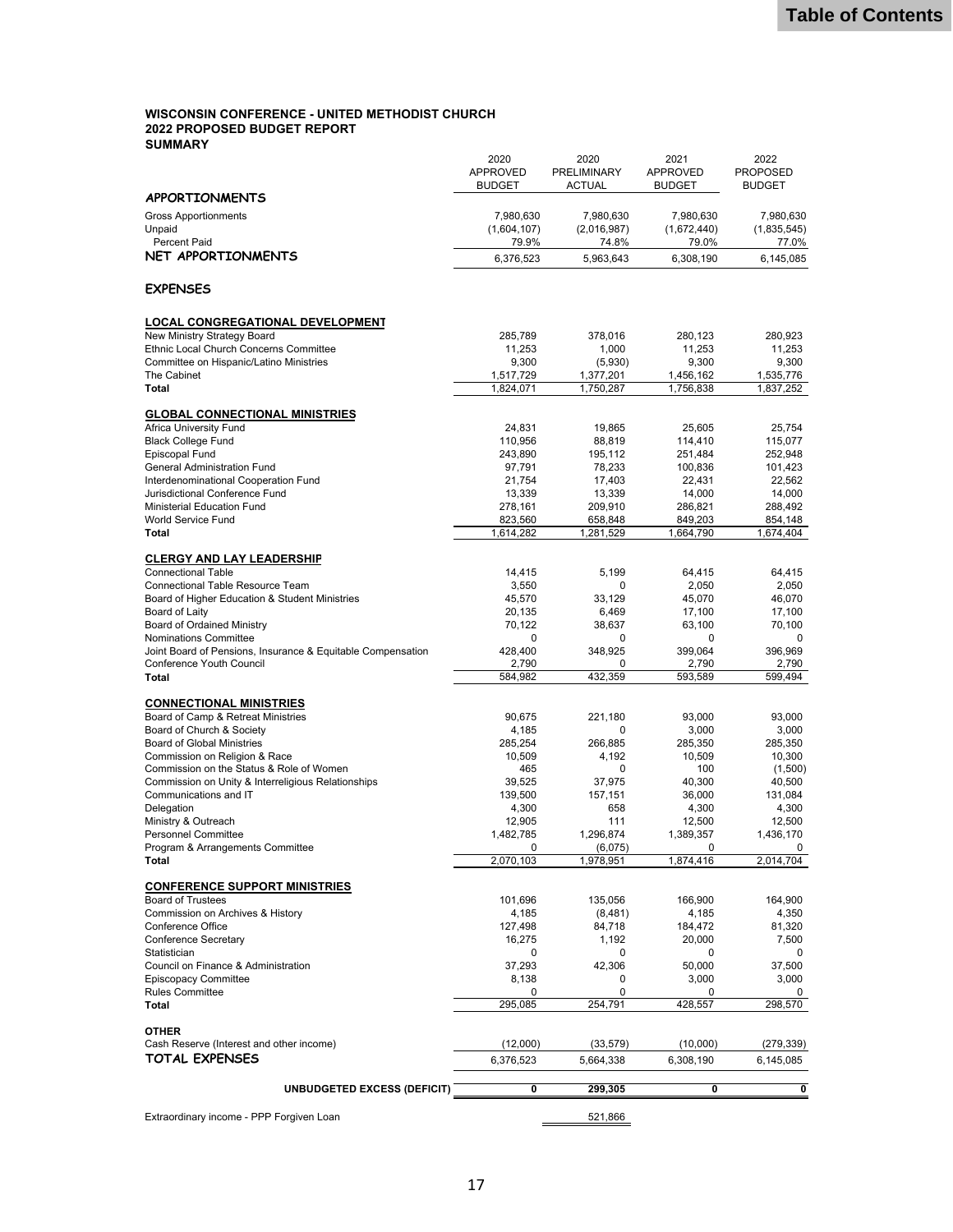### **EXPENSE ALLOCATIONS CHART**

| 2022                                    | Dollar     | Percentage |
|-----------------------------------------|------------|------------|
| <b>LOCAL CONGREGATIONAL DEVELOPMENT</b> | 1,837,252  | 29.9%      |
| <b>GLOBAL CONNECTIONAL MINISTRIES</b>   | 1.674.404  | 27.2%      |
| <b>CLERGY AND LAY LEADERSHIP</b>        | 599,494    | $9.8\%$    |
| <b>CONNECTIONAL MINISTRIES</b>          | 2,014,704  | 32.8%      |
| <b>CONFERENCE SUPPORT MINISTRIES</b>    | 298,570    | $4.9\%$    |
| <b>OTHER</b>                            | (279, 339) | $-4.5%$    |
|                                         | 6,145,085  | 100.0%     |



| - 1<br>۰. |
|-----------|
|-----------|

| 2021                                  | Dollar        | Percentage |
|---------------------------------------|---------------|------------|
| LOCAL CONGREGATIONAL DEVELOPMENT      | 1,756,838     | 27.9%      |
| <b>GLOBAL CONNECTIONAL MINISTRIES</b> | 1.664.790     | 26.4%      |
| <b>CLERGY AND LAY LEADERSHIP</b>      | 593.589       | $9.4\%$    |
| CONNECTIONAL MINISTRIES               | 1,874,416     | 29.7%      |
| CONFERENCE SUPPORT MINISTRIES         | 428.557       | 6.8%       |
| <b>OTHER</b>                          | (\$10,000.00) | $-0.2\%$   |
|                                       | 6,308,190     | 100.0%     |
|                                       |               |            |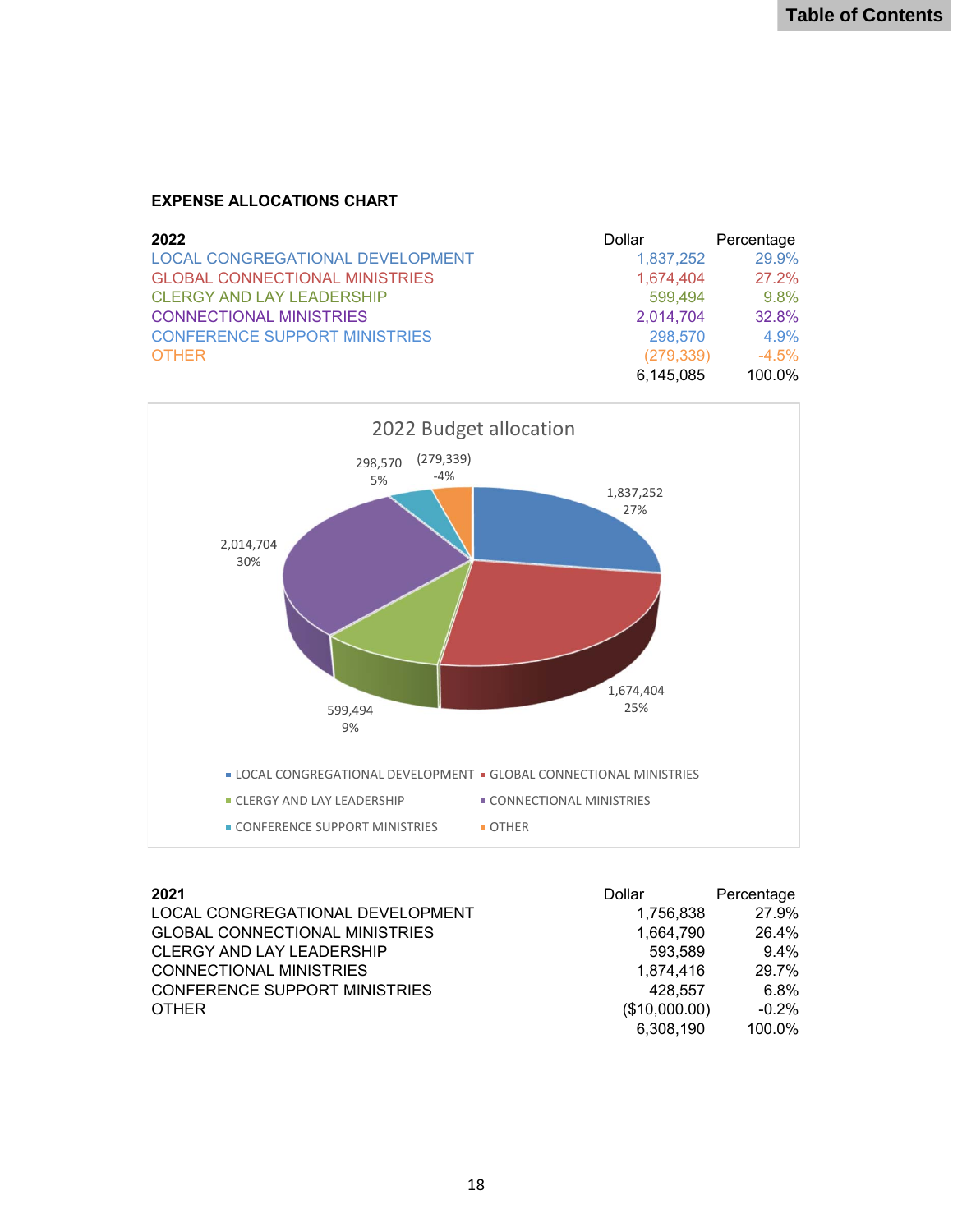#### **WISCONSIN CONFERENCE - UNITED METHODIST CHURCH 2022 PROPOSED BUDGET REPORT DETAIL**

|                                                                               | 2020<br><b>APPROVED</b><br><b>BUDGET</b> | 2020<br><b>PRELIMINARY</b><br><b>ACTUAL</b> | 2021<br><b>APPROVED</b><br>BUDGET | 2022<br><b>PROPOSED</b><br><b>BUDGET</b> |
|-------------------------------------------------------------------------------|------------------------------------------|---------------------------------------------|-----------------------------------|------------------------------------------|
| <b>APPORTIONMENTS</b>                                                         |                                          |                                             |                                   |                                          |
| <b>Gross Apportionments</b>                                                   | 7,980,630                                | 7,980,630                                   | 7,980,630                         | 7,980,630                                |
| Unpaid                                                                        | (1,604,107)                              | (2,016,987)                                 | (1,672,440)                       | (1,835,545)                              |
| <b>Percent Paid</b>                                                           | 79.9%                                    | 74.8%                                       | 79.0%                             | 77.0%                                    |
| <b>NET APPORTIONMENTS</b>                                                     | 6,376,523                                | 5,963,643                                   | 6,308,190                         | 6,145,085                                |
| <b>EXPENSES</b>                                                               |                                          |                                             |                                   |                                          |
| <b>LOCAL CONGREGATIONAL DEVELOPMENT</b>                                       |                                          |                                             |                                   |                                          |
| <b>New Ministry Strategy Board</b>                                            |                                          |                                             |                                   |                                          |
| Administration                                                                | 2,989                                    | 1,530                                       | 2,000                             | 2,000                                    |
| <b>District Strategy Teams</b>                                                | 2,377                                    | 152                                         | 2,000                             | 2,000                                    |
| MissionInsite/Research                                                        | 4,623                                    | 4,623                                       | 4,623                             | 4,623                                    |
| Leadership Specific Training                                                  | 5,000                                    | 8,150                                       | 3,000                             | 3,000                                    |
| <b>Emergency Fund</b>                                                         |                                          |                                             | 5,000                             | 5,000                                    |
| New Faith Ministry Starts                                                     | 403,500                                  | 377,614                                     | 428,200                           | 430,000                                  |
| Less: C038 Fund for Discipleship Immediate Use                                | (105,000)                                | 0                                           | (90,000)                          | (105,000)                                |
| Less: C713 Ministries Board Grant Fund                                        | 0                                        |                                             | (53,000)                          | (53,000)                                 |
| Less: C1216 Metro District New Faith Endowment<br>Less: General Church Grants | (1,200)                                  | 0<br>(20,000)                               | (1,200)                           | (1,200)                                  |
| Institute of Congregational Development                                       | (39,000)<br>42,000                       | 16,472                                      | (24,000)<br>34,000                | (10,000)<br>34,000                       |
| Less: Registration Fees-Institute of Congregational Devel                     |                                          |                                             |                                   |                                          |
| Instituto de Desarrollo Congregacional (IDC)                                  | (34,000)<br>6,000                        | (11, 825)<br>1,300                          | (34,000)<br>5,000                 | (34,000)<br>5,000                        |
| Less: Registration Fees-Instituto de Desarrollo Congregacio                   | (1,500)                                  | 0                                           | (1,500)                           | (1,500)                                  |
| <b>Total</b>                                                                  | 285,789                                  | 378,016                                     | 280,123                           | 280,923                                  |
|                                                                               |                                          |                                             |                                   |                                          |
| <b>Ethnic Local Church Concerns Committee</b>                                 |                                          |                                             |                                   |                                          |
| Administration                                                                | 300                                      | 0                                           | 300                               | 300                                      |
| Promotion                                                                     | 300                                      | 0                                           | 300                               | 300                                      |
| Leadership & Program Development                                              | 2,000                                    | 0                                           | 2,000                             | 2,000                                    |
| Jurisdictional & National Meetings                                            | 500                                      | 0                                           | 500                               | 500                                      |
| Scholarships                                                                  | 3,000                                    | 1,000                                       | 3,000                             | 3,000                                    |
| Summer Developers Program                                                     | 11,153                                   | 0                                           | 11,153                            | 11,153                                   |
| <b>Ethnic Local Church Grants</b>                                             | 0                                        |                                             | 0                                 | 0                                        |
| Less: Grant for Clergy of Color Retreat                                       | (4,000)                                  |                                             | (4,000)                           | (4,000)                                  |
| Less: Donations to Summer Developers Program                                  | 0                                        |                                             | 0                                 | 0                                        |
| Less: Fundraisers                                                             | (2,000)                                  | 0                                           | (2,000)                           | (2,000)                                  |
| <b>Total</b>                                                                  | 11,253                                   | 1,000                                       | 11,253                            | 11,253                                   |
| <b>Committee on Hispanic/Latino Ministries</b>                                |                                          |                                             |                                   |                                          |
| Administration                                                                | 1,650                                    | 0                                           | 1,650                             | 1,650                                    |
| Leadership Development-Second Generation of H/L Min                           | 0                                        | 2,140                                       | 0                                 | 0                                        |
| Leadership Development-Implement Imagine WI Anew                              | 1,650                                    | 1,630                                       | 1,650                             | 1,650                                    |
| Academy para Desarrollo de Lideres                                            | 7,000                                    | 0                                           | 7,000                             | 7,000                                    |
| Deep Waters Incubator Program for Hispanic/Latino Youth                       | 2,000                                    | 300                                         | 2,000                             | 2,000                                    |
| Less: Participant/User Fees/Grants                                            | (1,000)                                  | 0                                           | (1,000)                           | (1,000)                                  |
| Less: Registration Fees for Academia para Desarrollo de                       | (2,000)                                  | 0                                           | (2,000)                           | (2,000)                                  |
| Less: Grant from Natl Plan for Hispanic/Latino Ministires                     | 0                                        | (10,000)                                    | 0                                 |                                          |
| <b>Total</b>                                                                  | 9,300                                    | (5,930)                                     | 9,300                             | 9,300                                    |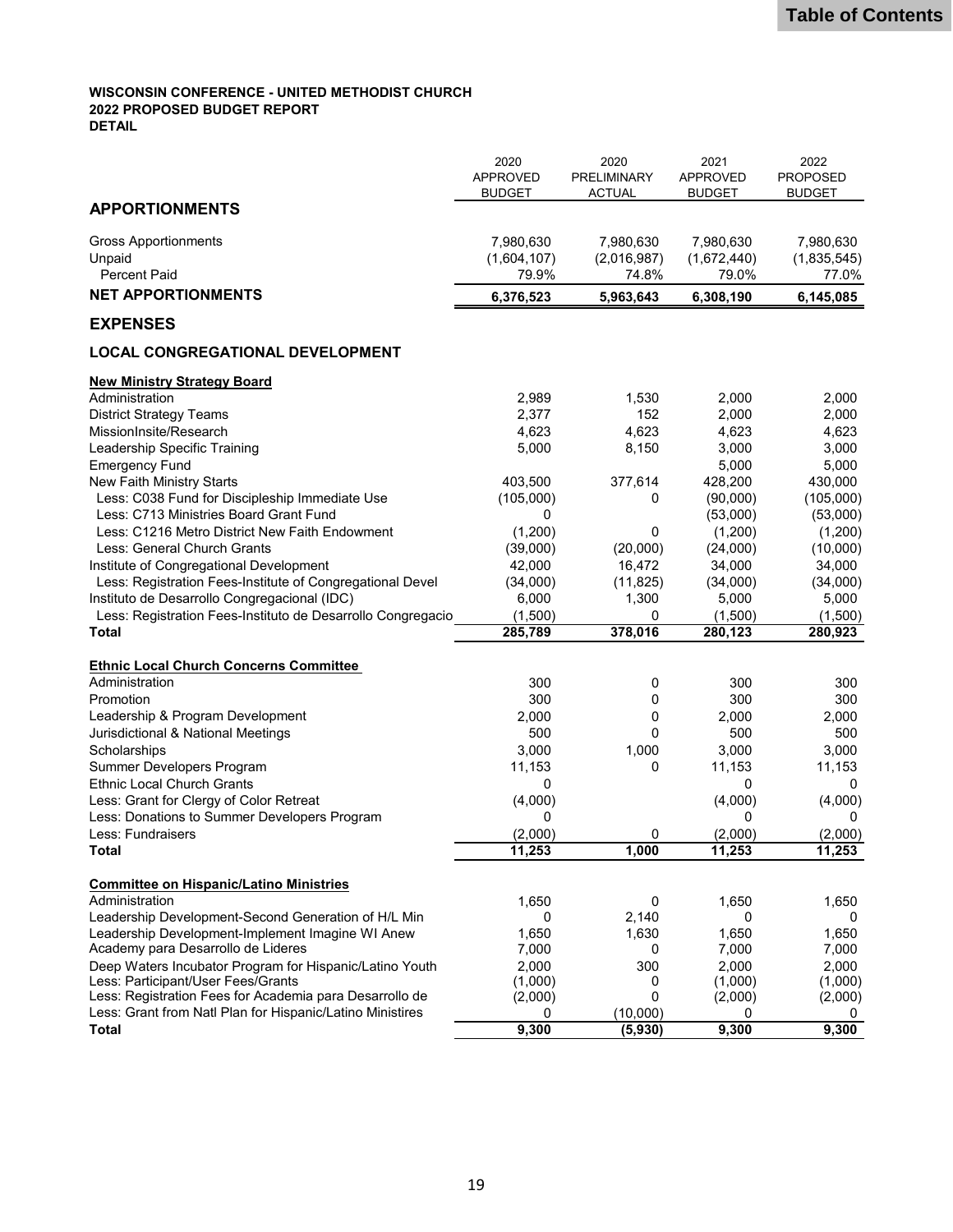|                                                         | 2020            | 2020          | 2021            | 2022            |
|---------------------------------------------------------|-----------------|---------------|-----------------|-----------------|
|                                                         | <b>APPROVED</b> | PRELIMINARY   | <b>APPROVED</b> | <b>PROPOSED</b> |
| The Cabinet                                             | <b>BUDGET</b>   | <b>ACTUAL</b> | <b>BUDGET</b>   | <b>BUDGET</b>   |
| Salaries--District Superintendents                      | 426,000         | 426,000       | 439,500         | 450,000         |
| Housing--District Superintendents                       | 118,235         | 118,235       | 122,050         | 125,000         |
| Pension--District Superintendents                       | 69,118          | 65,308        | 67,386          | 69,000          |
| Health Insurance--District Superintendents              | 77,520          | 76,740        | 77,100          | 80,955          |
| Death & Disability Insurance--District Superintendents  | 14,695          | 7,347         | 15,162          | 15,525          |
| Workers Compensation--District Superintendents          | 2,623           | 2,890         | 2,700           | 2,700           |
| Travel for District & Cabinet Meetings                  | 90,000          | 24,613        | 55,000          | 55,000          |
| Equipment                                               | 9,000           | 380           | 5,000           | 5,000           |
| Rent                                                    | 25,000          | 10,800        | 2,700           | 0               |
| Consultation                                            | 6,000           | 12,986        | 12,000          | 12,000          |
| Legal Fees - Immigration, Disaffiliation and Other      |                 |               |                 |                 |
| Immigration                                             | 11,825          | 39,798        | 11,825          | 25,000          |
| <b>Disaffiliation</b>                                   |                 |               |                 | 50,000          |
| <b>Disaffiliation Reimbursement</b>                     |                 |               |                 | (50,000)        |
| Retainer/Other                                          |                 |               |                 | 15,000          |
| Hospitality                                             | 3,000           | 1,246         | 3,000           | 3,000           |
| Professional Development-District Superintendents       | 7,500           | 2,716         | 7,500           | 7,500           |
| Professional Development-Regional Office Administrators |                 |               | 1,500           | 1,500           |
| <b>Full Cabinet Expenses</b>                            |                 |               | 1,000           | 1,000           |
| <b>District Expenses</b>                                | 25,000          | 9,699         | 20,000          | 20,000          |
| Assistant to the Bishop                                 |                 |               |                 |                 |
| Salary                                                  | 85,200          | 85,200        | 87,900          | 90,000          |
| <b>Housing Allowance</b>                                | 23,647          | 23,647        | 24,410          | 25,000          |
| Pension                                                 | 13,824          | 13,062        | 13,477          | 13,800          |
| Health Insurance                                        | 15,504          | 15,348        | 15,420          | 16,191          |
| Death, Disability, & Worker's Comp Insurance            | 2,939           | 2,046         | 3,032           | 3,105           |
| Travel                                                  | 8,000           | 710           | 5,000           | 5,000           |
| <b>Professional Development</b>                         | 1,500           | 342           | 1,500           | 1,500           |
| <b>Office Expenses</b>                                  | 1,500           | 1,798         | 1,500           | 1,500           |
| <b>Moving Director</b>                                  |                 |               |                 |                 |
| Administration                                          | 600             | 50            | 500             | 500             |
| <b>Transition Workshop</b>                              | 0               |               | 0               | 0               |
| <b>Moving Expenses</b>                                  | 168,000         | 188,390       | 170,000         | 185,000         |
| Movant CRSP & CPP Expense                               | 22,500          | 20,000        | 0               | 20,000          |
| Obligation for future retiree moves                     |                 | 32,000        | 0               | 8,000           |
| Sustentation                                            | 20,000          | 16,526        | 20,000          | 20,000          |
| <b>Critical Ministry Support</b>                        | 145,000         | 133,000       | 145,000         | 145,000         |
| Less: Critical Ministry Donations                       | 0               |               | 0               | 0               |
| <b>Revitalization /MCCI</b>                             | 139,000         | 71,567        | 140,000         | 140,000         |
| Less: C736 BTRU Parsonage Fund                          | (15,000)        | (24, 844)     | (15,000)        | (27,000)        |
| Less: Other Income                                      | 0               | (399)         | 0               | 0               |
| <b>Total</b>                                            | 1,517,729       | 1,377,201     | 1,456,162       | 1,535,776       |
|                                                         |                 |               |                 |                 |
| TOTAL LOCAL CONGREGATION DEVELOPMENT                    | 1,824,071       | 1,750,287     | 1,756,838       | 1,837,252       |
| <b>PERCENT</b>                                          | 28.6%           | 30.9%         | 27.9%           | 29.9%           |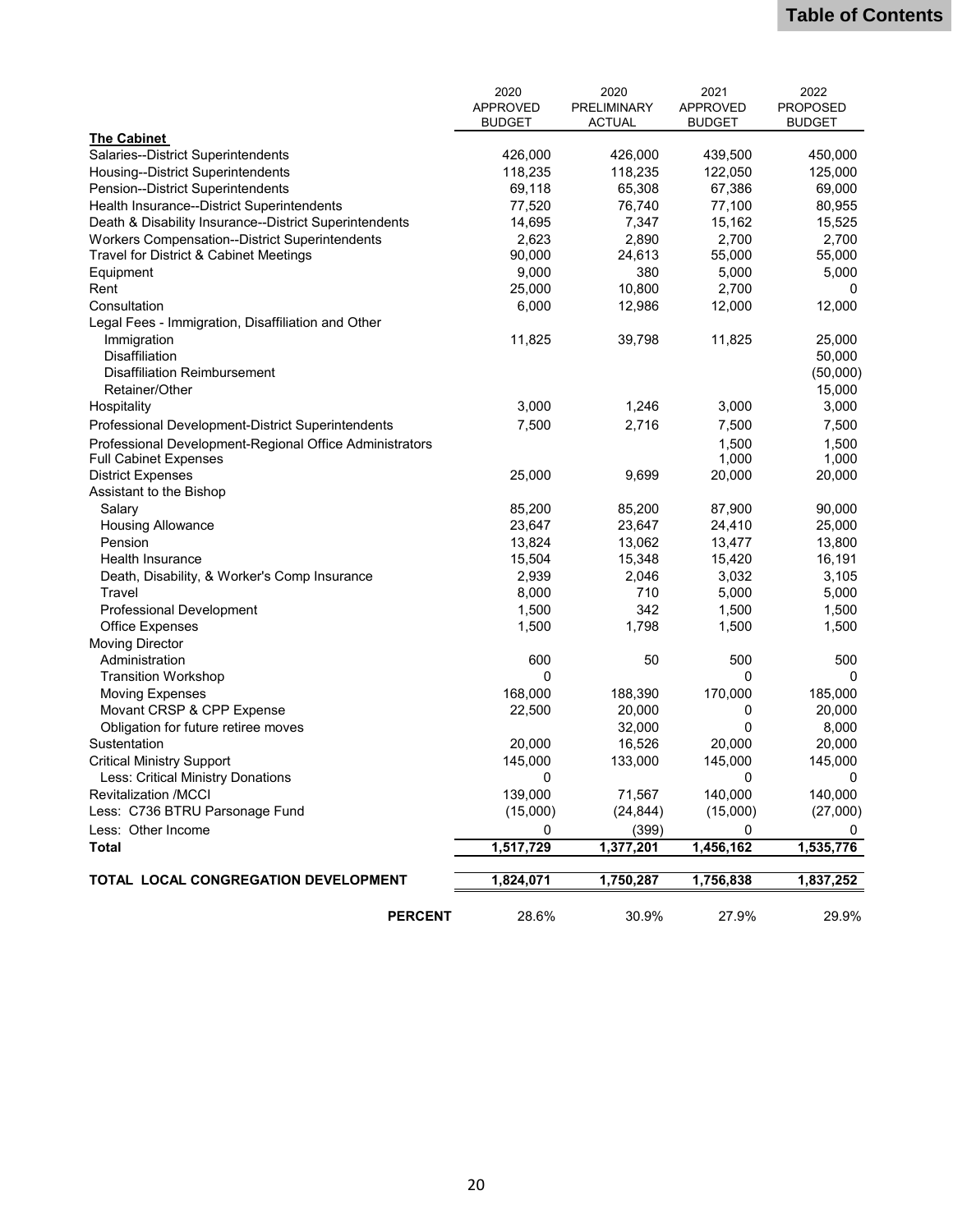|                                                                             | 2020            | 2020               | 2021            | 2022            |
|-----------------------------------------------------------------------------|-----------------|--------------------|-----------------|-----------------|
|                                                                             | <b>APPROVED</b> | <b>PRELIMINARY</b> | <b>APPROVED</b> | <b>PROPOSED</b> |
|                                                                             | <b>BUDGET</b>   | <b>ACTUAL</b>      | <b>BUDGET</b>   | <b>BUDGET</b>   |
| <b>GLOBAL CONNECTIONAL MINISTRIES</b>                                       |                 |                    |                 |                 |
| Africa University Fund                                                      | 24,831          | 19,865             | 25,605          | 25,754          |
| <b>Black College Fund</b>                                                   | 110,956         | 88,819             | 114,410         | 115,077         |
| <b>Episcopal Fund</b>                                                       | 243,890         | 195,112            | 251,484         | 252,948         |
| <b>General Administration Fund</b>                                          | 97,791          | 78,233             | 100,836         | 101,423         |
| Interdenominational Cooperation Fund                                        | 21,754          | 17,403             | 22,431          | 22,562          |
| Jurisdictional Conference Fund                                              | 13,339          | 13,339             | 14,000          | 14,000          |
| <b>Ministerial Education Fund</b>                                           | 278,161         | 209,910            | 286,821         | 288,492         |
| <b>World Service Fund</b>                                                   | 823,560         | 658,848            | 849,203         | 854,148         |
| TOTAL GLOBAL CONNECTIONAL MINISTRIES                                        | 1,614,282       | 1,281,529          | 1,664,790       | 1,674,404       |
| <b>PERCENT</b>                                                              | 25.3%           | 22.6%              | 26.4%           | 27.2%           |
| <b>CLERGY AND LAY LEADERSHIP</b>                                            |                 |                    |                 |                 |
|                                                                             |                 |                    |                 |                 |
| <b>Connectional Table</b>                                                   |                 |                    |                 |                 |
| Administration                                                              | 1,000           | 96                 | 1,000           | 1,000           |
| Leadership/Training Events                                                  | 18,915          | 7,593              | 18,915          | 16,915          |
| Conference-wide Training & Resourcing Events                                | 0               | 750                | 0               | 0               |
| <b>Boundaries Training</b>                                                  | 1,000           | 0                  | 1,000           | 1,000           |
| Publishing/Media/Mailing/Supplies                                           | 1,000           | 0                  | 1,000           | 1,000           |
| Books, Media, Resources                                                     | 500             | 0                  | 500             | 500             |
| Radical Inclusion and Racial Justice Quadrennial Initiative                 |                 |                    | 50,000          | 50,000          |
| Less: User Fees-Conf-wide Training & Resourcing Events                      | 0               | (3,230)            | 0               | 0               |
| Less: Boundaries Training Registrations                                     | (1,000)         | (10)               | (1,000)         | (1,000)         |
| C1675 Discipleship, Stewardship, Leader. (Prev C708 - C711)                 | (7,000)         | 0                  | (7,000)         | (5,000)         |
| <b>Total</b>                                                                | 14,415          | 5,199              | 64,415          | 64,415          |
|                                                                             |                 |                    |                 |                 |
| <b>Connectional Table Resource Team</b>                                     |                 |                    |                 |                 |
| Administration                                                              | 1,000           |                    | 1,000           | 1,000           |
| <b>School for Ministry</b>                                                  | 28,550          |                    | 28,550          | 28,550          |
| Learner-Leader Academy                                                      | 7,500           |                    | 0               | 0               |
| Learning Day at Annual Conference                                           | 1,500           |                    | 0               | 0               |
| Academy for Spiritual Formation                                             | 0               |                    | 22,000          | 22,000          |
| Less: School for Ministry Registrations                                     | (27, 500)       |                    | (27, 500)       | (27, 500)       |
| Less: Learner-Leader Academy Registrations                                  | (5,500)         |                    | 0               | 0               |
| Less: Learner-Leader Foundation Grant                                       | (2,000)         |                    | 0               | 0               |
| Less: Academy for Spiritual Formation                                       | 0               |                    | (22,000)        | (22,000)        |
|                                                                             | 0               |                    | 0               | 0               |
| <b>Total</b>                                                                | 3,550           | 0                  | 2,050           | 2,050           |
|                                                                             |                 |                    |                 |                 |
| <b>Board of Higher Education &amp; Student Ministries</b><br>Administration | 1,070           | 423                | 570             | 570             |
| <b>Campus Ministry</b>                                                      | 48,500          | 43,050             | 48,500          | 48,500          |
| University Christian Ministries Vocation Program                            | 20,000          | 2,933              | 20,000          | 20,000          |
| Less: Lilly Grant for UCM Vocation Program                                  | (20,000)        | (13, 277)          | (20,000)        | (20,000)        |
| Less: Donations                                                             | (3,000)         |                    | (3,000)         | (3,000)         |
| Less: Transfer from Foundation Accts                                        | (1,000)         |                    | (1,000)         |                 |
| <b>Total</b>                                                                | 45,570          | 33,129             | 45,070          | 46,070          |
|                                                                             |                 |                    |                 |                 |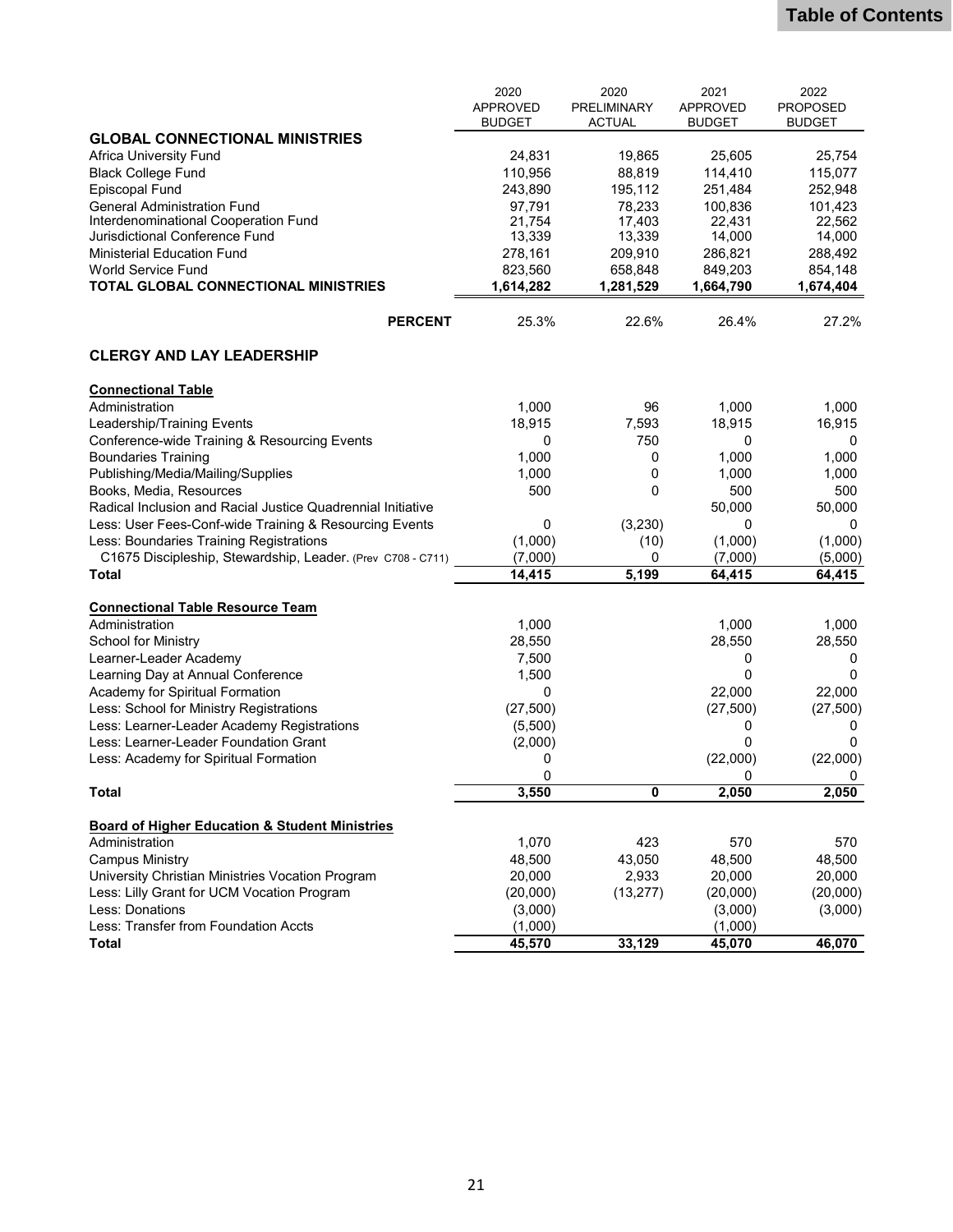|                                                       | 2020                    | 2020          | 2021                    | 2022                    |
|-------------------------------------------------------|-------------------------|---------------|-------------------------|-------------------------|
|                                                       | <b>APPROVED</b>         | PRELIMINARY   | <b>APPROVED</b>         | <b>PROPOSED</b>         |
|                                                       | <b>BUDGET</b>           | <b>ACTUAL</b> | <b>BUDGET</b>           | <b>BUDGET</b>           |
| <b>Board of Laity</b>                                 |                         |               |                         |                         |
| Administration                                        | 1,100                   | 52            | 200                     | 200                     |
| <b>Connectional Dues &amp; Travel</b>                 | 2,100                   | 1,759         | 2,100                   | 2,100                   |
| Lay Leadership Development                            | 835                     | 0             | 800                     | 800                     |
| <b>CBOL Training &amp; Resourcing</b>                 | 1,000                   | 1.253         | 500                     | 500                     |
| AC Expenses / Resources                               | 1,500                   | 90            | 500                     | 500                     |
| Laity Convocation                                     | 3,600                   | 0             | 2,000                   | 2.000                   |
| Lay Equalization for AC                               | 11,000                  | 840           | 11,000                  | 11,000                  |
| Faith Alive!                                          | $\mathbf 0$             | 2,475         | 0                       | 0                       |
| Less: Grants for Laity Convocation                    | (1,000)                 |               | 0                       | 0                       |
| <b>Total</b>                                          | 20,135                  | 6,469         | 17,100                  | 17,100                  |
| <b>Board of Ordained Ministry</b>                     |                         |               |                         |                         |
| Administration:                                       |                         |               |                         |                         |
| Administration of the Board                           | 8,022                   | 922           | 7.000                   | 7,000                   |
| Meetings                                              | 27,000                  | 8,796         | 24,000                  | 30,000                  |
| <b>Executive Committee</b>                            | 500                     |               | 250                     | 250                     |
| Ministry Orders/Clergy Covenant Team                  | 700                     |               | 350                     | 350                     |
| <b>Exec Secretary Continuing Education</b>            | 900                     | 70            | 900                     | 900                     |
| <b>Board Training</b>                                 | 2,250                   | 290           | 1,500                   | 1,500                   |
| Recruitment/Screening/Nurture:                        |                         |               |                         |                         |
| Mentoring                                             | 500                     |               | 500                     | 1,500                   |
| Provisional Members Residency Program                 | 6,500                   | 302           | 6,500                   | 6,500                   |
| Inquiring Candidates Retreats/Orientation to Ministry | 7,500                   | 3,546         | 7,500                   | 7,500                   |
| <b>Ordination/Commissioning Service Expenses</b>      | 2,750                   | 1,536         | 2,100                   | 2,100                   |
| <b>Psychological Assessment Services</b>              | 36,000                  | 29,897        | 35,000                  | 35,000                  |
| <b>Background Checks</b>                              | 750                     | 463           | 750                     | 750                     |
| <b>Recruitment/Seminary Visits</b>                    | 1,000                   | 0             | 1,000                   | 1,000                   |
| New Ministry Orientation                              | 1,500                   | 0             | 1,500                   | 1,500                   |
| 8 Year Assessment and Development Process             | 2,000                   | 0             | 2,000                   | 2,000                   |
| Less: Meeting Costs Reimbursements                    | (1,000)                 | (960)         | (1,000)                 | (1,000)                 |
| Less: Provisional Members Residency Registration Fees | (500)                   | 0             | (500)                   | (500)                   |
| Less: Inquiring Candidates Registration Fees          | (2,000)                 | (975)         | (2,000)                 | (2,000)                 |
| Less: New Ministry Orientation Registration Fees      | (1,000)                 | 0             | (1,000)                 | (1,000)                 |
| Less: Psychological Assessment Fees from Candidates   | (8, 250)                | (5,250)       | (8, 250)                | (8, 250)                |
| Less: Designated Funds:                               |                         |               |                         |                         |
| C732 Ministerial Educ Fd-For Background Checks        |                         |               |                         |                         |
| C732 Ministerial Educ Fd-For Inq Cand Retreats        | (7,500)                 | 0             | (7,500)                 | (7,500)                 |
| C732 Ministerial Educ Fd-For Recruit/Seminary Visits  | (1,000)                 | 0             | (1,000)                 | (1,000)                 |
| C732 Ministerial Educ Fd-For Provisional Residency    | (6,500)                 | 0             | (6,500)                 | (6,500)                 |
| Total                                                 | 70,122                  | 38,637        | 63,100                  | 70,100                  |
|                                                       |                         |               |                         |                         |
| <b>Nominations Committee</b>                          |                         |               |                         |                         |
| Administration                                        | 0                       | 0             | 0                       | 0                       |
| <b>Total</b>                                          | $\overline{\mathbf{0}}$ | 0             | $\overline{\mathbf{0}}$ | $\overline{\mathbf{0}}$ |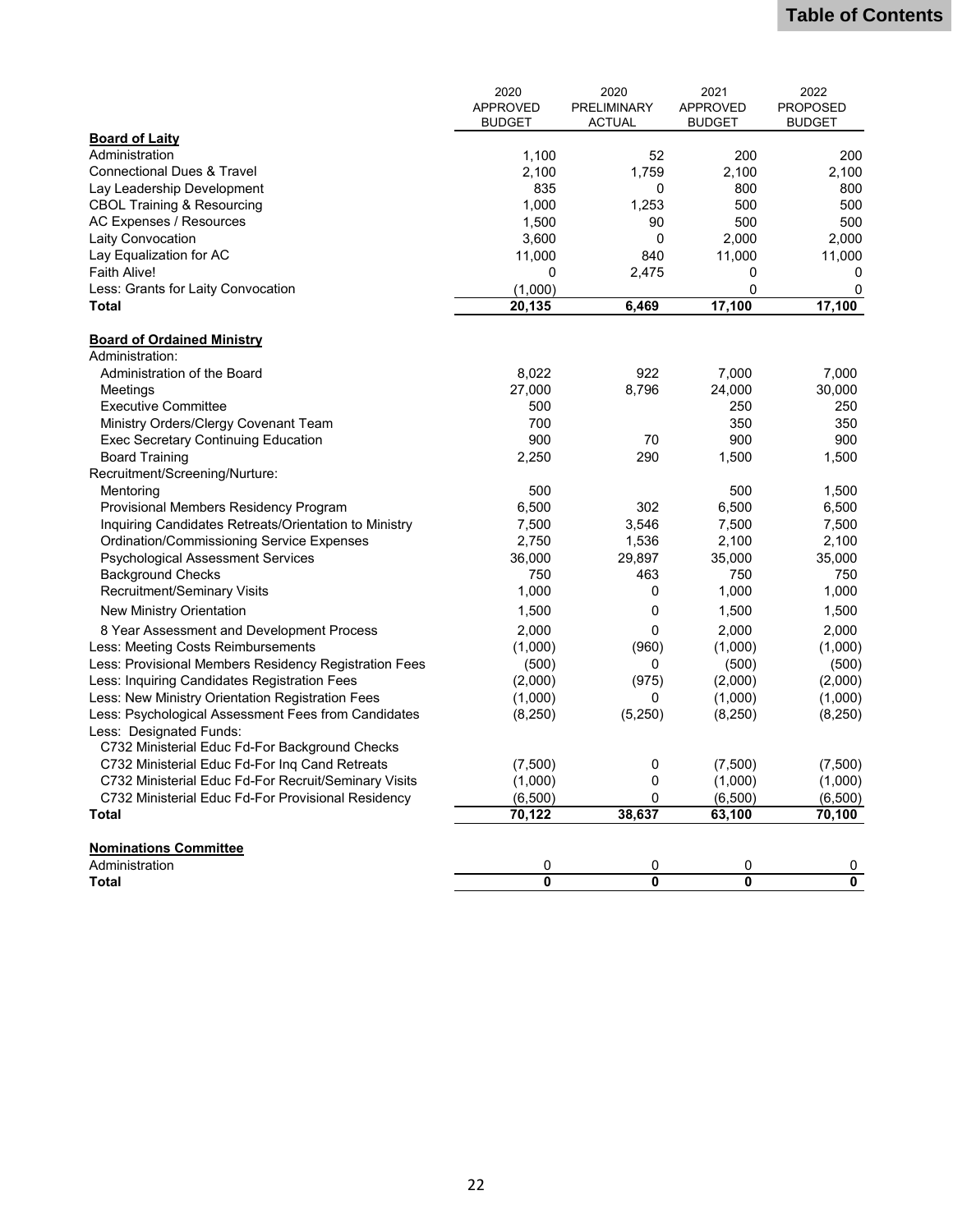|                                                             | 2020            | 2020               | 2021            | 2022            |
|-------------------------------------------------------------|-----------------|--------------------|-----------------|-----------------|
|                                                             | <b>APPROVED</b> | <b>PRELIMINARY</b> | <b>APPROVED</b> | <b>PROPOSED</b> |
|                                                             | <b>BUDGET</b>   | <b>ACTUAL</b>      | <b>BUDGET</b>   | <b>BUDGET</b>   |
| Joint Board of Pensions, Insurance & Equitable Compensation |                 |                    |                 |                 |
| Administration                                              | 8,000           | 1,762              | 6,000           | 6,000           |
| Sabbatical Clergy Death/Disability Premium                  | 1,400           |                    | 1,400           | 1,400           |
| Hardship                                                    | 1,500           |                    | 1,500           | 1,500           |
| Health Ins. Premiums-Surviving Spouse-Active Clergy         | 5,000           |                    | 5,000           | 5,000           |
| Retired Clergy Health Insurance Premiums                    | 584,941         | 584,941            | 600,800         | 598,800         |
| Disabled Clergy Health Insurance Premiums                   | 100,000         | 84,924             | 90,000          | 100,000         |
| Health Ins. Premiums-Voluntary Transition Program           | 7,500           |                    | 4,000           | 6,000           |
| <b>Equitable Compensation</b>                               | 5,000           |                    | 5,000           | 17,000          |
| Less: Contribution from East Wis. Pension Trust             | (100,000)       | (100,000)          | (100,000)       | (100,000)       |
| Less: Designated Funds:                                     |                 |                    |                 |                 |
| C730 Permanent Pension Fund                                 | (114, 212)      | (132, 162)         | (132, 161)      | (146, 591)      |
| C348 Ministerial Pension Memorial Fund                      | (54, 782)       | (63, 397)          | (63, 397)       | (70, 323)       |
| C044 Ministerial Insurance Memorial Fund                    | (15, 947)       | (27, 143)          | (19,078)        | (21, 817)       |
| <b>Total</b>                                                | 428,400         | 348,925            | 399,064         | 396,969         |
|                                                             |                 |                    |                 |                 |
| <b>Conference Youth Council</b>                             |                 |                    |                 |                 |
| Youth Ministries Administration & Program                   | 1,000           | 0                  | 1,000           | 1.000           |
| Wis. Adults in Youth Ministry Admin & Program               | 500             |                    | 500             | 500             |
| <b>Youth Events</b>                                         | 4,290           |                    | 4,290           | 4,290           |
| Less: User Fees from Conference-wide Events                 | (3,000)         |                    | (3,000)         | (3,000)         |
| Total                                                       | 2,790           | 0                  | 2,790           | 2,790           |
|                                                             |                 |                    |                 |                 |
| <b>TOTAL CLERGY &amp; LAY LEADERSHIP</b>                    | 584,982         | 432,359            | 593,589         | 599,494         |
| <b>PERCENT</b>                                              | 9.2%            | 7.6%               | 9.4%            | 9.8%            |
| <b>CONNECTIONAL MINISTRIES</b>                              |                 |                    |                 |                 |
|                                                             |                 |                    |                 |                 |
| <b>Board of Camp &amp; Retreat Ministries</b>               |                 |                    |                 |                 |
| <b>Camps Operating Expense</b>                              | 666,072         | 402,774            | 0               | 0               |
| <b>Camps Operating Revenue</b>                              | (542, 972)      | (238,999)          | 0               | 0               |
| Less: Gifts & Grants                                        | (40, 100)       | (22, 119)          | 0               | 0               |
| Less: Transfer from Designated Funds                        | (89, 825)       | (12,682)           | $\Omega$        | 0               |
| Camp Insurance                                              | 36,000          | 34,506             | 35,000          | 35,000          |
| <b>Camp Property Taxes</b>                                  | 61,500          | 57,700             | 58,000          | 58,000          |
| <b>Total</b>                                                | 90,675          | 221,180            | 93,000          | 93,000          |
|                                                             |                 |                    |                 |                 |
| <b>Board of Church &amp; Society</b>                        |                 |                    |                 |                 |
| Administration                                              | 1,685           |                    | 500             | 500             |
| Training/Education                                          | 1,500           |                    | 1,500           | 1,500           |
| Advocacy                                                    | 0               |                    | 0               | 0               |
| <b>Justice with Zeal Grants</b>                             | 1,000           |                    | 1,000           | 1,000           |
| Peace with Justice Grants                                   | 5,000           |                    | 5,000           | 5,000           |
| Less: Designated Funds C705 BOCS Peace with Justice         | (5,000)         |                    | (5,000)         | (5,000)         |
| <b>Total</b>                                                | 4,185           | 0                  | 3,000           | 3,000           |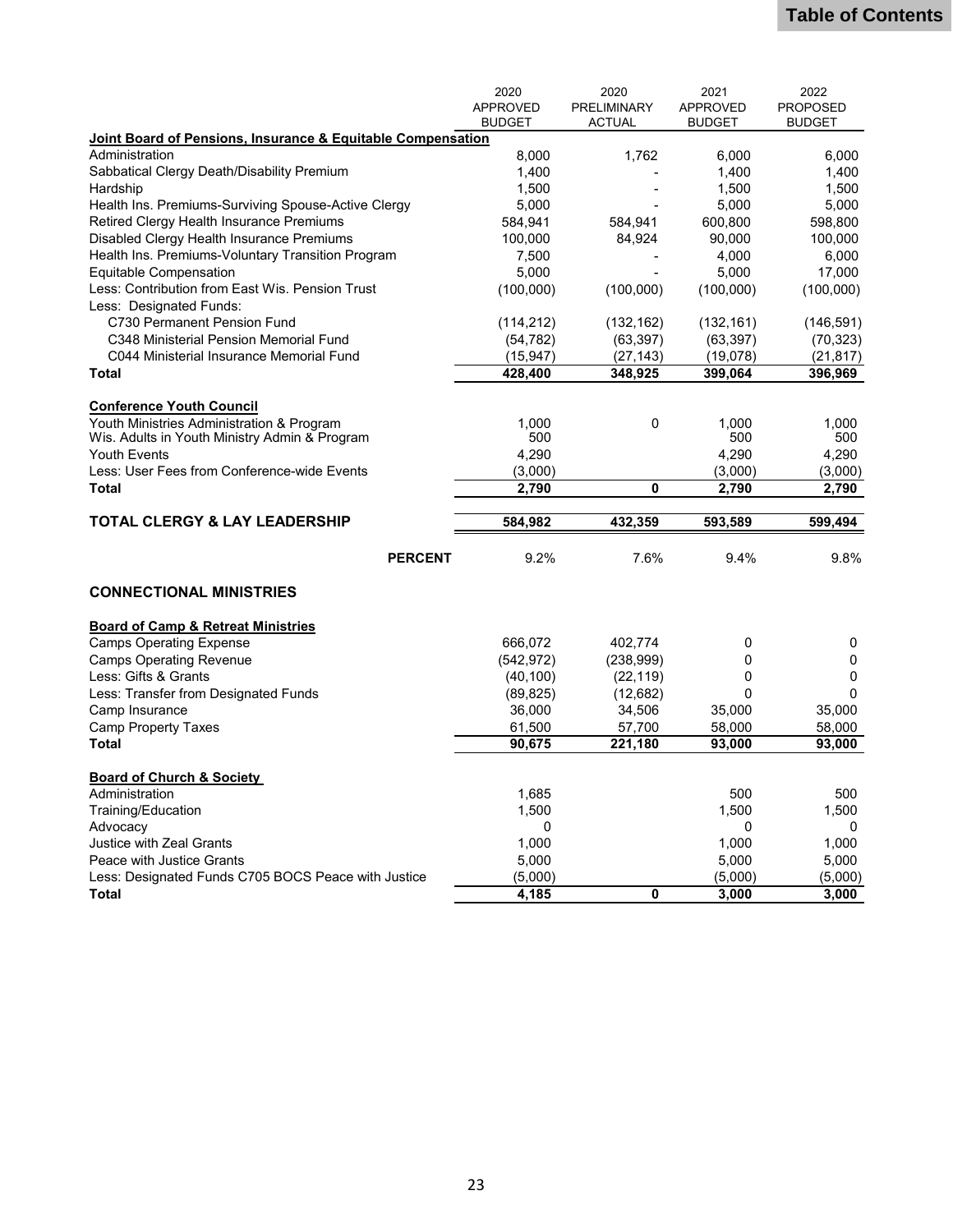|                                                | 2020            | 2020               | 2021              | 2022            |
|------------------------------------------------|-----------------|--------------------|-------------------|-----------------|
|                                                | <b>APPROVED</b> | <b>PRELIMINARY</b> | <b>APPROVED</b>   | <b>PROPOSED</b> |
|                                                | <b>BUDGET</b>   | <b>ACTUAL</b>      | <b>BUDGET</b>     | <b>BUDGET</b>   |
| <b>Board of Global Ministries</b>              |                 |                    |                   |                 |
| <b>Administration-Board Meetings</b>           | 404             | $\mathbf 0$        | 500               | 500             |
| Health & Welfare:                              |                 |                    |                   |                 |
| Administration-Meetings, Dues                  | 500             |                    | 500               | 500             |
| <b>Golden Cross Offering Expenses</b>          | 3,500           |                    | 3,500             | 3,500           |
| Northcott Neighborhood House                   | 80,000          | 80,000             | 80,000            | 80,000          |
| <b>UM Children's Services</b>                  | 151,000         | 151,000            | 151,000           | 151,000         |
| UM Hospital Ministry (Closed in 2021)          | 3,400           | 3,400              | 3,400             | 0               |
| Harbor House Crisis Shelter                    | 25,000          | 25,000             | 25,000            | 25,000          |
| <b>Emerging Needs</b>                          | 4,000           |                    | 4,000             | 7,400           |
| <b>Mission Motivation:</b>                     |                 |                    |                   |                 |
| Administration                                 | 500             | 28                 | 500               | 500             |
| <b>Conference Partnerships</b>                 | 900             | 100                | 900               | 900             |
| <b>Conference Missions Secretary</b>           | 450             |                    | 450               | 450             |
| Mission Education & Interpretation             | 900             |                    | 900               | 900             |
| <b>Mission Itineration</b>                     | 250             |                    | 250               | 250             |
| Immigration Task Force                         | $\mathbf 0$     |                    | 0                 | 0               |
| <b>District Mission Secretaries</b>            | 1,250           |                    | 1,250             | 1,250           |
| <b>Rainbow Covenant</b>                        | 300             |                    | 300               | 300             |
| <b>Community Ministries:</b>                   |                 |                    |                   |                 |
| Interfaith Conference of Greater Milwaukee     | 2,250           | 2,250              | 2,250             | 2,250           |
| Mentoring Connections-Madison Urban Ministries | 700             | 700                | 700               | 700             |
| Native American Plan                           | 2,800           |                    | 2,800             | 2,800           |
| Immigrant and Refugee Ministries               | 900             |                    | 900               | 900             |
| Volunteers in Mission-National:                |                 |                    |                   |                 |
| Administration                                 | 500             | 12,154             | 500               | 500             |
| <b>Background Checks</b>                       | 1,000           | 151                | 1,000             | 1,000           |
|                                                | 475             | 0                  | 475               | 475             |
| Scholarships<br>Donation to Jurisdictional VIM | 475             | 475                | 475               |                 |
|                                                |                 |                    |                   | 475             |
| Transfer Donations to Foundation Account       | 0               | (7, 342)           | 0<br>$\mathbf{0}$ | 0               |
| Less: Donations NVIM                           | 0               | (2,502)            |                   | 0               |
| Volunteers in Mission-International:           |                 |                    |                   |                 |
| Administration                                 | 500             |                    | 500               | 500             |
| Scholarships                                   | 500             |                    | 500               | 500             |
| <b>Disaster Task Force</b>                     |                 |                    |                   |                 |
| Administration                                 | 1,400           | 1,124              | 1,400             | 1,400           |
| Disaster District Coordinator Training         | 1,400           | 347                | 1,400             | 1,400           |
| <b>Total</b>                                   | 285,254         | 266,885            | 285,350           | 285,350         |
| <b>Commission on Religion &amp; Race</b>       |                 |                    |                   |                 |
| Administration                                 | 300             |                    | 300               | 300             |
| Programming                                    | 300             |                    | 300               | 300             |
| Caucuses:                                      |                 |                    |                   |                 |
| Caucus-Asian                                   | 1,500           | 200                | 1,500             | 1,500           |
| Caucus-Black                                   | 2,500           | 500                | 2,500             | 2,500           |
| Caucus-Hmong                                   | 2,500           |                    | 2,500             | 2,500           |
| Caucus-Hispanic                                | 2,000           |                    | 2,000             | 2,000           |
| Caucus-Korean                                  | 2,700           | 2,492              | 2,700             | 2,700           |
| Caucus-Native American                         | 1,000           | 1,000              | 1,000             | 1,000           |
|                                                |                 |                    |                   |                 |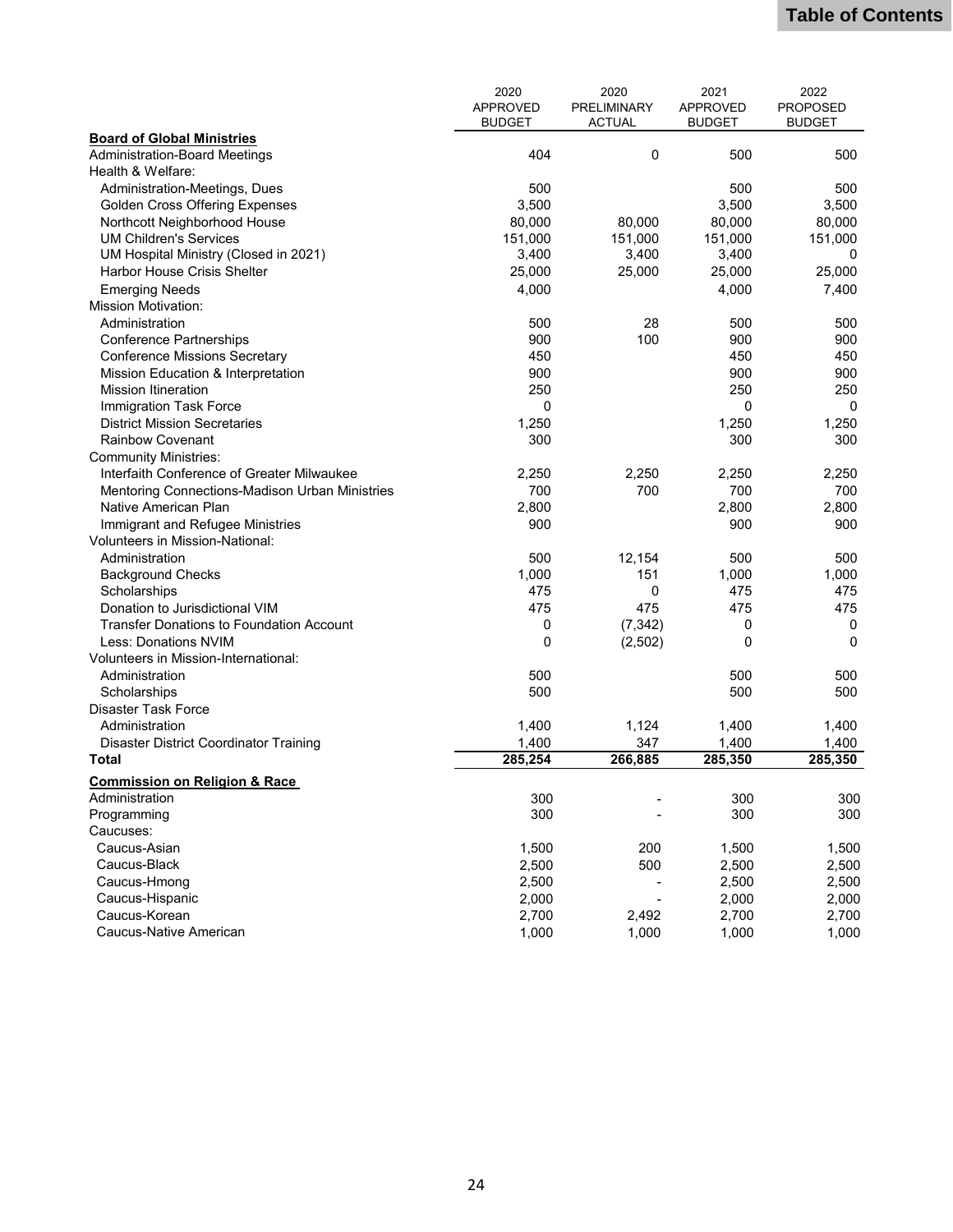|                                                               | 2020            | 2020                    | 2021            | 2022            |
|---------------------------------------------------------------|-----------------|-------------------------|-----------------|-----------------|
|                                                               | <b>APPROVED</b> | PRELIMINARY             | <b>APPROVED</b> | <b>PROPOSED</b> |
|                                                               | <b>BUDGET</b>   | <b>ACTUAL</b>           | <b>BUDGET</b>   | <b>BUDGET</b>   |
| <b>Cross Cultural Training</b>                                | 2,000           |                         | 2,000           | 2,000           |
| <b>Jurisdictional Commission Dues</b>                         | 1,000           |                         | 1,000           | 1,000           |
| Just Be Hope Ministry                                         | 209             |                         | 209             | 0               |
| Clergy of Color Retreat                                       | (2,500)         |                         | (2,500)         | (2,500)         |
| Less: Donations for Asian Caucus                              | (1,500)         |                         | (1,500)         | (1,500)         |
| Less: Donations for Black Caucus                              | (500)           |                         | (500)           | (500)           |
| Less: Donations for Hmong Caucus                              | (1,000)         | $\mathbf 0$             | (1,000)         | (1,000)         |
| <b>Total</b>                                                  | 10,509          | 4,192                   | 10,509          | 10,300          |
|                                                               |                 |                         |                 |                 |
| <b>Commission on the Status &amp; Role of Women</b>           |                 |                         |                 |                 |
| Administration/Meetings                                       | 465             | 0                       | 100             | 100             |
| Less: C901 W.A.T.E.R. Fund                                    | 0               | 0                       | 0               | (1,600)         |
| <b>Total</b>                                                  | 465             | $\overline{\mathbf{0}}$ | 100             | (1, 500)        |
|                                                               |                 |                         |                 |                 |
| <b>Communications and IT</b><br>Administration                |                 | 2,870                   | 3,000           | 3,000           |
|                                                               | 4,500           |                         |                 |                 |
| <b>Marketing Materials</b>                                    | 27,700          | 682<br>420              | 10,000          | 10,000          |
| <b>Training Events</b>                                        | 8,000           |                         | 8,000           | 4,000           |
| Video Photography Expense                                     | 36,000          | 27,833                  | 10,000          | 10,000          |
| Phone and Internet                                            | 29,000          |                         |                 | 17,500          |
| Software and Licenses                                         |                 |                         |                 | 6,700           |
| Conference Computer Equipment                                 |                 |                         |                 | 10,000          |
| Website/Database Maintenance                                  | 29,300          | 124,566                 |                 | 13,100          |
| Horstman Network Support                                      |                 |                         |                 | 56,784          |
| <b>Annual Conference Session IT Services</b>                  | 5,000           | 780                     | 5,000           | 0               |
| <b>Total</b>                                                  | 139,500         | 157,151                 | 36,000          | 131,084         |
| <b>Commission on Unity &amp; Interreligious Relationships</b> |                 |                         |                 |                 |
| Administration                                                | 1,750           |                         | 500             | 500             |
| Interfaith Bus Tour                                           | 5,500           | $\mathbf 0$             | 5,500           | 5,500           |
| Wisconsin Council of Churches Membership                      | 37,975          | 37,975                  | 40,000          | 40,000          |
| Less: Participant Registration Fees                           | (5,700)         |                         | (5,700)         | (5,500)         |
| <b>Total</b>                                                  | 39,525          | 37,975                  | 40,300          | 40,500          |
|                                                               |                 |                         |                 |                 |
| <b>Delegation</b>                                             |                 |                         |                 |                 |
| Administration                                                | 4,300           | 658                     | 4,300           | 4,300           |
| <b>Total</b>                                                  | 4,300           | 658                     | 4,300           | 4,300           |
|                                                               |                 |                         |                 |                 |
| <b>Ministry &amp; Outreach</b>                                |                 |                         |                 |                 |
| Administration                                                | 1,500           | 36                      | 1,000           | 1,000           |
| Grants & Scholarships                                         | 2,000           | $\mathbf 0$             | 2,000           | 2,000           |
| <b>Ongoing Ministry Support</b>                               | 1,905           | 75                      | 2,000           | 2,000           |
| Special Program Support                                       | 2,500           | 0                       | 2,500           | 2,500           |
| Dongbu Task Force                                             | 5,000           | 0                       | 5,000           | 5,000           |
| <b>Total</b>                                                  | 12,905          | 111                     | 12,500          | 12,500          |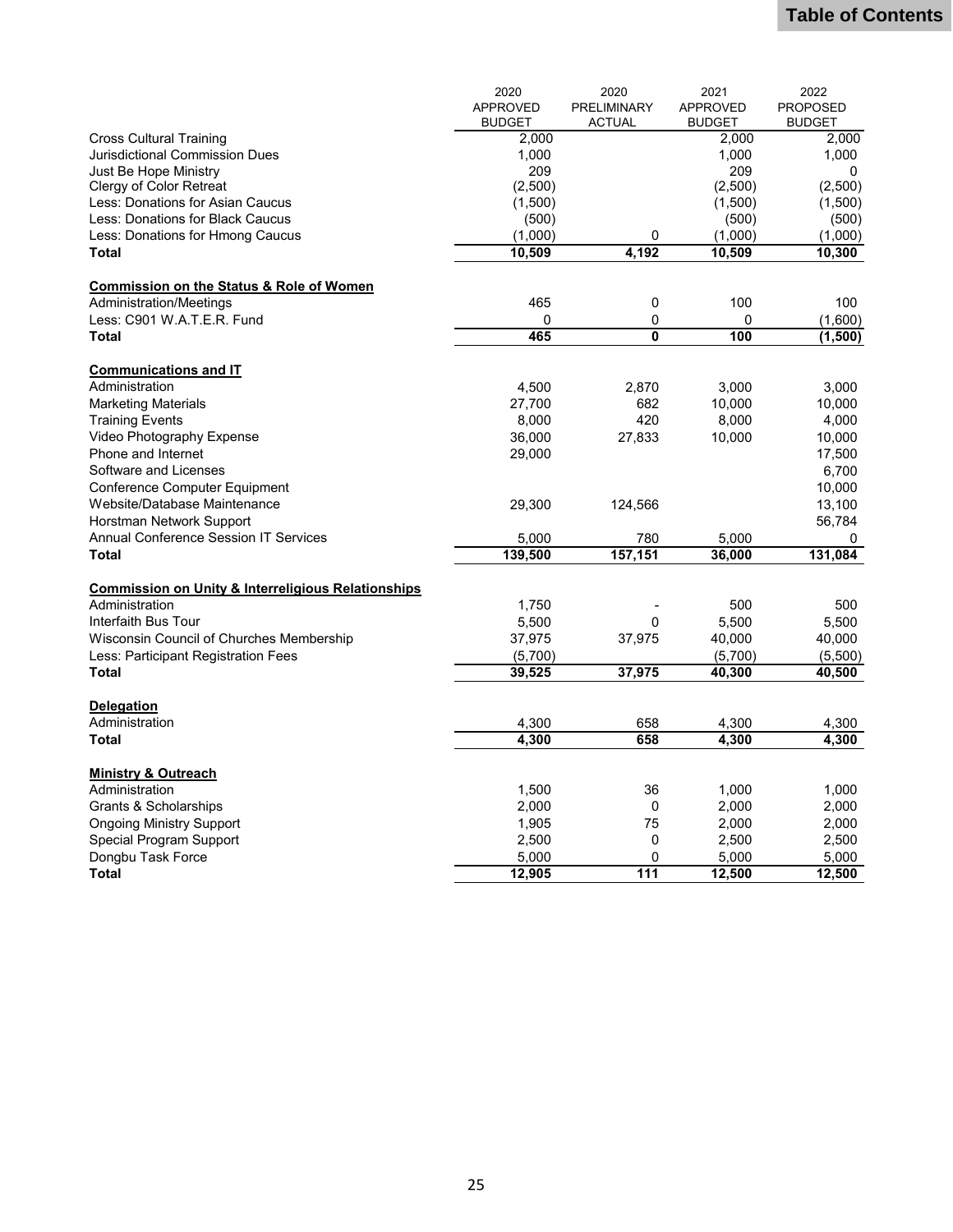|                                                                       | 2020            | 2020          | 2021             | 2022            |
|-----------------------------------------------------------------------|-----------------|---------------|------------------|-----------------|
|                                                                       | <b>APPROVED</b> | PRELIMINARY   | <b>APPROVED</b>  | <b>PROPOSED</b> |
|                                                                       | <b>BUDGET</b>   | <b>ACTUAL</b> | <b>BUDGET</b>    | <b>BUDGET</b>   |
| <b>Personnel Committee</b>                                            |                 |               |                  |                 |
| Meetings                                                              | 800             | $\Omega$      | 800              | 800             |
| Administration (GCFA Human Resource Consulting                        | 3,500           | 17,363        | 3,500            | 20,000          |
| Ministry & Outreach:                                                  |                 |               |                  |                 |
| <b>Salaries</b>                                                       | 248,667         | 177,659       | 199,894          | 205,890         |
| Housing                                                               | 47,294          | 23,647        | 24,410           | 25,000          |
| Social Security                                                       | 9,115           | 5,652         | 8,911            | 9,178           |
| Pension                                                               | 35,562          | 23,190        | 25,752           | 26,507          |
| <b>Health Insurance</b>                                               | 100,570         | 66,422        | 61,680           | 64,752          |
| Death & Disability Insurance                                          | 7,433           | 3,483         | 3,811            | 3,895           |
| <b>Worker's Compensation Insurance</b>                                | 1,539           | 941           | 1,500            | 1,500           |
| Communications                                                        |                 |               |                  |                 |
| <b>Salaries</b>                                                       | 91,994          | 17,764        | 85,000           | 108,640         |
| Social Security                                                       | 7,038           | 1,267         | 6,503            | 8,311           |
| Pension                                                               | 10,119          | 1,954         | 9,350            | 9,970           |
| Health Insurance                                                      | 30,637          | 3,410         | 15,420           | 16,188          |
| Death & Disability Insurance                                          | 1,761           | 372           | 300              | 600             |
| <b>Worker's Compensation Insurance</b>                                | 478             | 94            | 300              | 600             |
| Independent Contractors                                               | 0               | 40,960        | 0                | 0               |
| Finance and Administration:                                           |                 |               |                  |                 |
| Salaries                                                              | 272,995         | 339,730       | 355,033          | 322,875         |
| Housing                                                               | 23,647          | 23,647        | 24,410           | 25,000          |
| Social Security                                                       | 16,212          | 20,653        | 22,348           | 19,820          |
| Pension                                                               | 34,071          | 40,730        | 42,612           | 39,274          |
| Health Insurance                                                      | 42,535          | 31,716        | 46,260           | 48,564          |
| Death & Disability Insurance                                          | 4,744           | 6,072         | 3,858            | 3,624           |
| <b>Worker's Compensation Insurance</b>                                | 1,543           | 1,488         | 1,800            | 1,500           |
| Independent Contractors                                               | 32,000          | 24,532        | 0                | 0               |
| <b>District Offices:</b>                                              |                 |               |                  |                 |
| Salaries                                                              | 101,780         | 100,864       | 104,833          | 107,978         |
| Social Security                                                       | 7,786           | 7,692         | 8,020            | 8,260           |
| Pension                                                               | 11,196          | 11,089        | 11,532           | 11,878          |
| Health Insurance                                                      | 0               | 0             | 0                | 0               |
| Death & Disability Insurance                                          | 3,544           | 2,206         | 2,000            | 2,000           |
| <b>Worker's Compensation Insurance</b>                                | 529             | 534           | 600              | 600             |
| Camp & Retreat Ministries Leadership Team:                            |                 |               |                  |                 |
| Salaries                                                              | 103,665         | 94,558        | 108,387          | 109,977         |
| Social Security                                                       | 7,930           | 6,352         | 8,292            | 8,413           |
| Pension                                                               |                 | 10,169        |                  | 15,122          |
|                                                                       | 14,254          | 21,276        | 14,903<br>15,420 | 32,376          |
| Health Insurance                                                      | 44,945<br>1,486 | 1,994         | 1,500            | 1,500           |
| Death & Disability Insurance                                          |                 |               |                  |                 |
| <b>Worker's Compensation Insurance</b><br><b>Ordained Ministries:</b> | 5,328           | 4,501         | 5,000            | 5,000           |
|                                                                       |                 |               |                  |                 |
| Salary                                                                | 45,211          | 45,212        | 46,567           | 47,964          |
| <b>Housing Allowance</b>                                              | 23,647          | 23,647        | 24,410           | 25,000          |
| Pension                                                               | 8,745           | 8,263         | 8,517            | 8,756           |
| Health Insurance                                                      | 16,576          | 15,348        | 15,420           | 16,188          |
| Death & Disability Insurance                                          | 2,066           | 930           | 1,916            | 1,970           |
| Worker's Compensation Insurance                                       | 358             | 240           | 600              | 600             |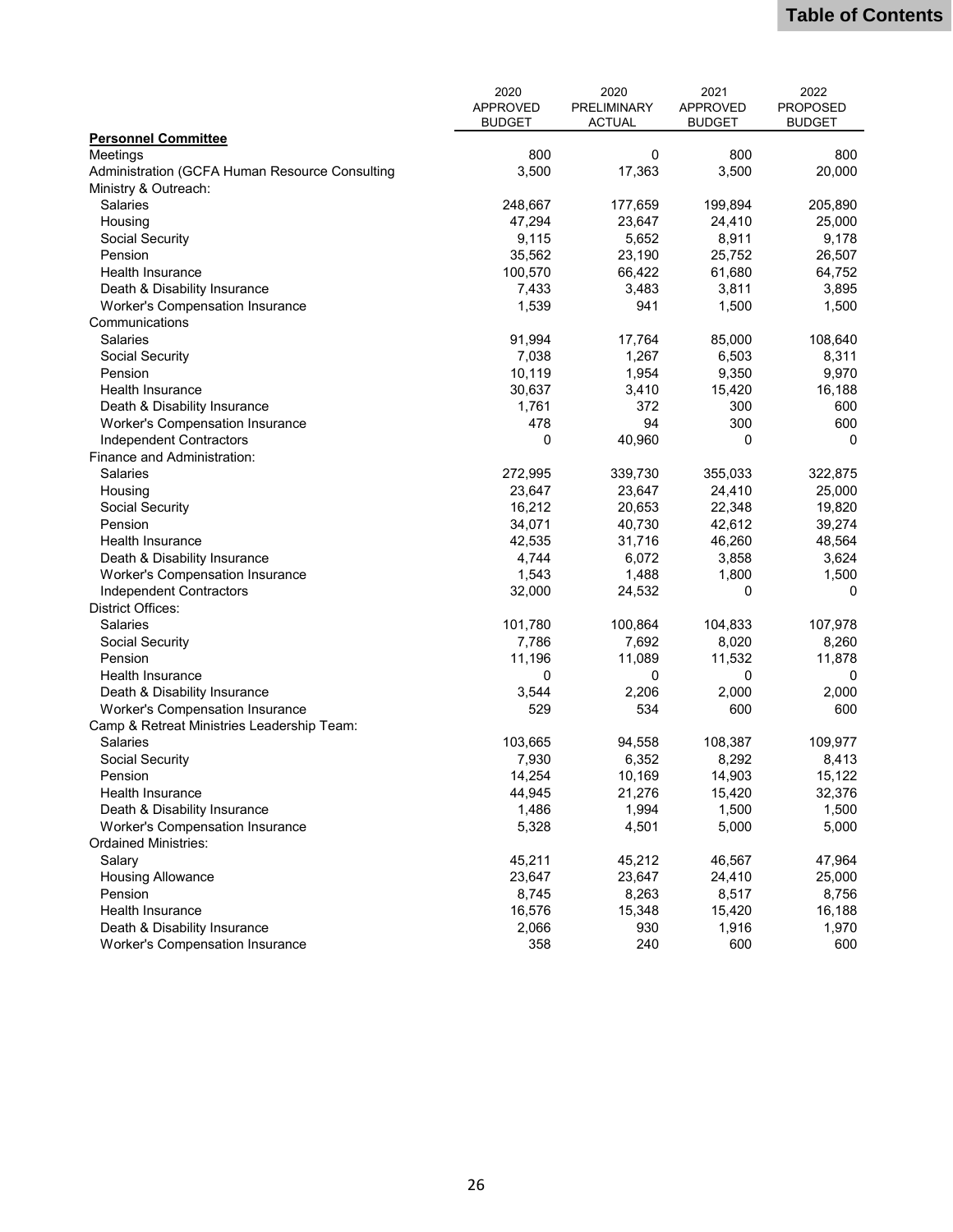|                                                  | 2020            | 2020          | 2021            | 2022            |
|--------------------------------------------------|-----------------|---------------|-----------------|-----------------|
|                                                  | <b>APPROVED</b> | PRELIMINARY   | <b>APPROVED</b> | <b>PROPOSED</b> |
|                                                  | <b>BUDGET</b>   | <b>ACTUAL</b> | <b>BUDGET</b>   | <b>BUDGET</b>   |
| Congregational Development:                      |                 |               |                 |                 |
| Salary                                           | 89,661          | 80,985        | 83,415          | 85,917          |
| <b>Housing Allowance</b>                         | 23,647          | 23,647        | 24,410          | 25,000          |
| Social Security                                  | 664             | 0             | 0               | 0               |
| Pension                                          | 13,288          | 12,556        | 12,939          | 13,310          |
| Health Insurance                                 | 16,576          | 15,348        | 15,420          | 16,188          |
| Death & Disability Insurance                     | 3,139           | 1,413         | 2,911           | 2,995           |
| <b>Worker's Compensation Insurance</b>           | 589             | 429           | 600             | 600             |
| Conference Secretary:                            |                 |               |                 |                 |
| Salary                                           | 13,881          | 12,708        | 28,595          | 28,595          |
| Social Security                                  | 0               |               | 0               | 0               |
| Pension                                          | 0               |               | 3,431           | 0               |
| Death & Disability Insurance                     | 0               |               | 772             | 0               |
| <b>Worker's Compensation Insurance</b>           | 72              | 67            | 75              | 75              |
| Contingency for Health insurance                 |                 |               | 15,420          | 15,420          |
| Less: C736 BTRU ParsonageFund                    | (19, 707)       | (16, 562)     | (20,000)        | (18,000)        |
| Less: From Group Health Ins Plan (Finance Staff) | (28, 747)       | (28, 747)     | (30,000)        | (30,000)        |
| Less: From Pension/CPP Plan (Finance Staff)      | (24, 378)       | (24, 378)     | (30,000)        | (30,000)        |
| Less: Accounting Service Revenue                 | (10, 200)       | 0             | 0               | 0               |
| Less: Funding for Archives Work                  | 0               |               | (15,000)        | (15,000)        |
| Less: Funding from Foundation                    | (19,000)        | (8, 213)      | (25,000)        | (25,000)        |
| <b>Total</b>                                     | 1,482,785       | 1,296,874     | 1,389,357       | 1,436,170       |
|                                                  |                 |               |                 |                 |
| <b>Program &amp; Arrangements Committee</b>      |                 |               |                 |                 |
| Administration                                   | 1,000           | 4,975         | 1,000           | 1,000           |
| Food Plan Expenses                               | 36,000          | 0             | 36,000          | 36,000          |
| Plenary                                          | 24,000          | 0             | 24,000          | 24,000          |
| Worship                                          | 26,000          | 1,707         | 26,000          | 26,000          |
| Speakers                                         | 10,000          | 0             | 10,000          | 10,000          |
| Printing                                         | 1,000           | 81            | 1,000           | 1,000           |
| <b>Local Arrangements</b>                        | 8,000           | 7,550         | 8,000           | 8,000           |
| Technical                                        | 45,000          | 17,679        | 45,000          | 45,000          |
| <b>Visiting Delegation</b>                       | 0               |               | 0               | 0               |
| Scholarships                                     | 1,000           | 90            | 1,000           | 1,000           |
| Registration                                     | 9,000           | 1,746         | 9,000           | 9,000           |
| <b>Child Care</b>                                | 7,000           | 0             | 7,000           | 7,000           |
| Camp in the Community                            | 0               | 1,200         | 0               | 0               |
| Facilities & Design                              | 12,000          | 10,029        | 12,000          | 12,000          |
| Less: Registration Reimbursement                 | (148, 750)      | (51, 212)     | (148, 750)      | (148, 750)      |
| Less: Food Plan Reimbursement                    | (25,000)        | 5             | (25,000)        | (25,000)        |
| Less: Display Table Rent                         | (3,000)         | 75            | (3,000)         | (3,000)         |
| Less: Child Care Use Fee                         | (600)           |               | (600)           | (600)           |
| Less: Camp in the Community                      | 0               |               | 0               | 0               |
| Less: Lanyard Sales                              | 0               |               | 0               | 0               |
| Less: Hotel Commissions                          | (2,650)         |               | (2,650)         | (2,650)         |
| <b>Total</b>                                     | 0               | (6,075)       | 0               | 0               |
|                                                  |                 |               |                 |                 |
| <b>TOTAL CONNECTIONAL MINISTRIES</b>             | 2,070,103       | 1,978,951     | 1,874,416       | 2,014,704       |
| <b>PERCENT</b>                                   | 32.5%           | 34.9%         | 29.7%           | 32.8%           |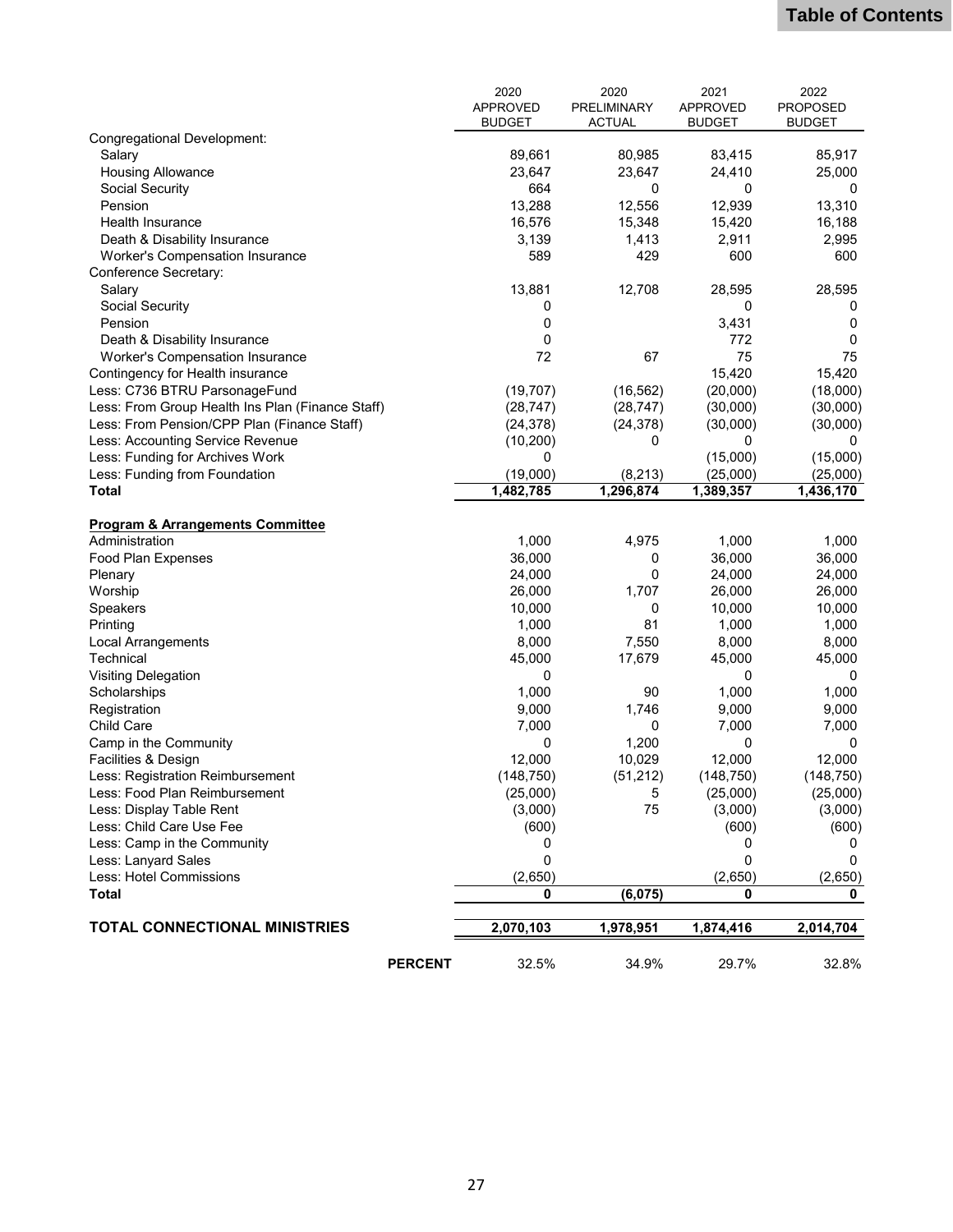|                                                           | 2020<br><b>APPROVED</b><br><b>BUDGET</b> | 2020<br>PRELIMINARY<br><b>ACTUAL</b> | 2021<br><b>APPROVED</b><br><b>BUDGET</b> | 2022<br><b>PROPOSED</b><br><b>BUDGET</b> |
|-----------------------------------------------------------|------------------------------------------|--------------------------------------|------------------------------------------|------------------------------------------|
| <b>CONFERENCE SUPPORT MINISTRIES</b>                      |                                          |                                      |                                          |                                          |
| <b>Board of Trustees</b>                                  |                                          |                                      |                                          |                                          |
| Administration                                            | 1,400                                    | 1,180                                | 1,400                                    | 1,400                                    |
| UM Center:                                                |                                          |                                      |                                          |                                          |
| <b>Utilities</b>                                          | 51,000                                   | 42,539                               | 51,000                                   | 51,000                                   |
| <b>Cleaning Supplies &amp; Services</b>                   | 26,000                                   | 26,766                               | 28,000                                   | 28,000                                   |
| <b>Grounds Maintenance</b>                                | 12,000                                   | 18,482                               | 12,000                                   | 12,000                                   |
| <b>Building Repairs &amp; Maintenance</b>                 | 36,000                                   | 26,728                               | 36,000                                   | 36,000                                   |
| Administration & Misc. Building Expenses                  | 500                                      | 5,695                                | 500                                      | 500                                      |
| Taxes                                                     | 2,000                                    | 0                                    | 2,000                                    | 0                                        |
| Insurance                                                 | 10,500                                   | 9,537                                | 11,000                                   | 11,000                                   |
| <b>Tenant Improvements</b>                                | 1,000                                    | 0                                    | 0                                        | 0                                        |
| Insurance                                                 | 20,000                                   | 18,625                               | 20,000                                   | 20,000                                   |
| Capital Expense Reserve                                   | 17,646                                   | 504                                  | 20,000                                   | 20,000                                   |
| Less: Rent (Regional, Episcopal)                          | (61, 350)                                | $\mathbf 0$                          | 0                                        | 0                                        |
| Less: Rent from Wis. UM Foundation                        | (15,000)                                 | (15,000)                             | (15,000)                                 | (15,000)                                 |
| <b>Total</b>                                              | 101,696                                  | 135,056                              | 166,900                                  | 164,900                                  |
|                                                           |                                          |                                      |                                          |                                          |
| <b>Commission on Archives &amp; History</b>               |                                          |                                      |                                          |                                          |
| Meetings                                                  | 300                                      | 30                                   | 300                                      | 0                                        |
| <b>Archival Supplies</b>                                  | 2,685                                    | 1,731                                | 2,685                                    | 1,150                                    |
| Archives Outreach                                         | 3,200                                    | 542                                  | 3,200                                    | 3,200                                    |
| Conference Museum                                         | 30,000                                   | 9,983                                | 30,000                                   | 29,000                                   |
| <b>Sanford Archives Center</b>                            | 20,000                                   | 9,770                                | 20,000                                   | 20,000                                   |
| Less: Outreach Income                                     | (2,000)                                  | (290)                                | (2,000)                                  | 0                                        |
| Less: Designated Funds:                                   |                                          |                                      |                                          |                                          |
| C885 Weiler Memorial                                      | (30,000)                                 | (20, 457)                            | (30,000)                                 | (29,000)                                 |
| C1341 Archives Support Fund                               | 0                                        | (20)                                 | 0                                        | 0                                        |
| C1439 Archives Sanford Center                             | (20,000)                                 | (9,770)                              | (20,000)                                 | (20,000)                                 |
| <b>Total</b>                                              | 4,185                                    | (8, 481)                             | 4,185                                    | 4,350                                    |
| <b>Conference Office</b>                                  |                                          |                                      |                                          |                                          |
| Travel                                                    | 48,576                                   | 9,061                                | 30,000                                   | 12,000                                   |
| Professional/Staff Development                            | 10,102                                   | 1,919                                | 8,000                                    | 4,000                                    |
| Supplies & Services                                       | 56,812                                   | 58,556                               | 63,000                                   | 12,320                                   |
| Postage                                                   | 21,243                                   | 9,806                                | 16,000                                   | 10,000                                   |
| Telephone/internet                                        | 14,086                                   | 8,190                                | 18,000                                   | 2,000                                    |
| Equipment - lease and maintenance                         | 11,329                                   | 5,940                                | 4,000                                    | 4,000                                    |
| Finance Software                                          |                                          |                                      |                                          | 13,000                                   |
| IT services /software/Equip- moved back to Communications |                                          |                                      | 70,472                                   |                                          |
|                                                           |                                          |                                      |                                          |                                          |
| VANCO processing fees<br>Less: Service Fees               |                                          |                                      |                                          | 24,000                                   |
| <b>Total</b>                                              | (34, 650)<br>127,498                     | (8, 754)<br>84,718                   | (25,000)<br>184,472                      | 81,320                                   |
|                                                           |                                          |                                      |                                          |                                          |
| <b>Conference Secretary</b>                               |                                          |                                      |                                          |                                          |
| Administration                                            | 4,000                                    | 459                                  | 3,000                                    | 3,000                                    |
| Printing                                                  | 9,400                                    | 219                                  | 15,000                                   | 2,500                                    |
| Equipment                                                 | 4,375                                    | 514                                  | 2,000                                    | 2,000                                    |
| Less: Sales                                               | (1,500)                                  |                                      | 0                                        | 0                                        |
| <b>Total</b>                                              | 16,275                                   | 1,192                                | 20,000                                   | 7,500                                    |